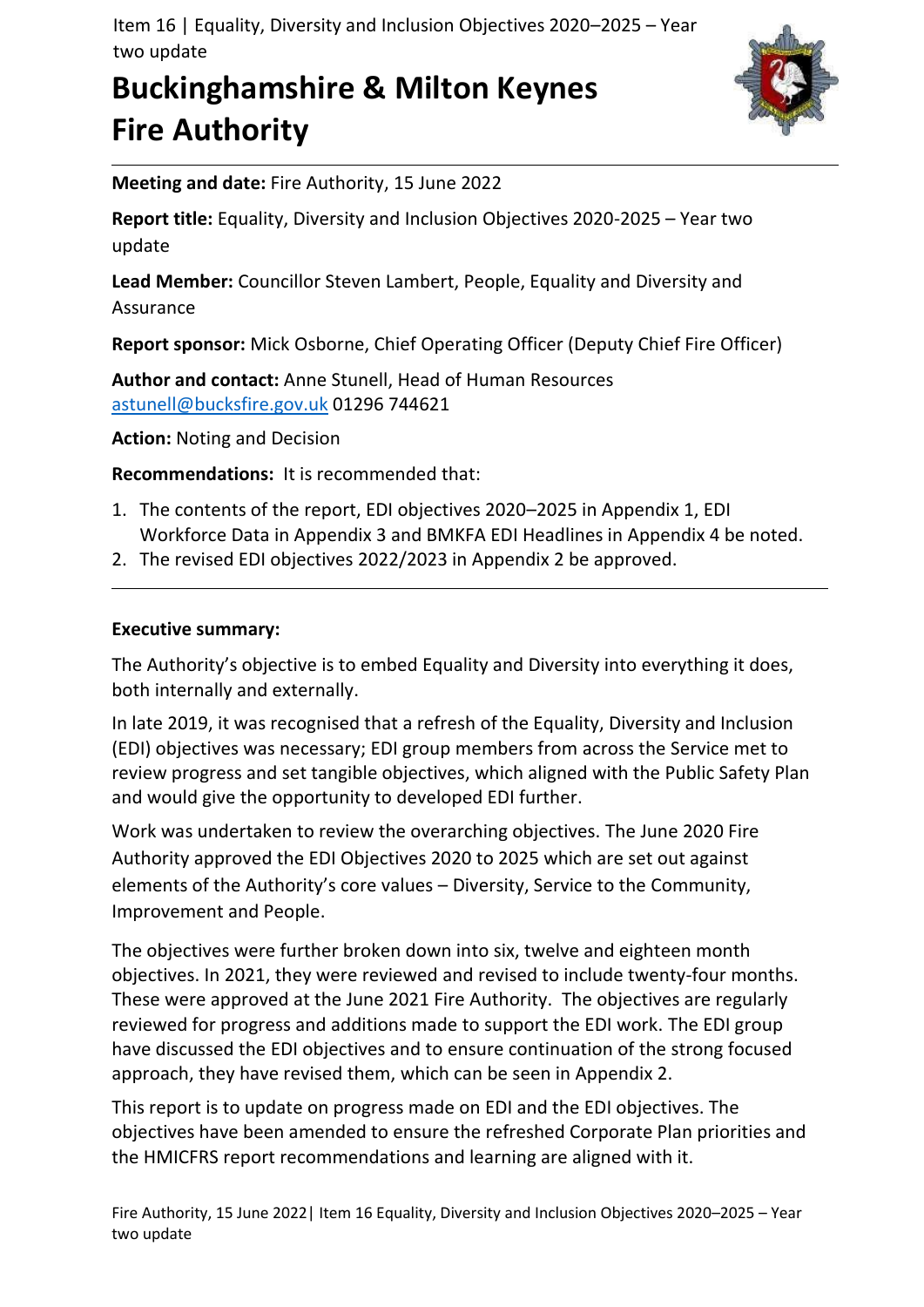Appendix 1 provides an introduction to the statutory duties outlined by the prevailing legislation and the overarching objectives.

Appendix 2 shows the revised EDI objectives 2022/2023, with actions, resources and timescales.

Appendix 3 illustrates EDI workforce data in the form of charts in comparison to the latest census data (2011) for the population of Buckinghamshire and Milton Keynes. We have reported the current data set for a number of years and are refreshing the way we collect and present data.

Appendix 4 provides a summary of BMKFA EDI headlines.

#### **Financial implications:**

The EDI objectives for 2020-2025 will continue to be delivered from within existing budgets and will help to move the provision of equality and diversity to a more integrated provision within public safety work.

The Change 100 internship programme incurs a cost. These have been agreed through the budget setting process for 2022/2023.

The proposed EDI Champions training incurs a cost, it has been submitted to the Training Strategy Group for review and is subject to approval.

The Authority's objective is to embed EDI into everything it does internally and externally, and to work in partnership to ensure a consistent approach to delivering equality and diversity - where possible reducing and sharing the cost of activities.

#### **Risk management:**

A significant identified risk is the Authority's ability to deliver a more diverse workforce within the funding and recruitment constraints against a background of changing demographics.

This report and the objectives contained within the appendices and proposed monitoring aim to mitigate these risks.

Discrimination in the workplace may give rise to a claim through the employment tribunal. In general, failure to comply with the statutory duties may give rise to a claim for compensation for injury to feelings and costs may be awarded on such a claim if it is successful. There is also a risk to reputational damage.

Any new or revised processes or procedures which deal with equality data or personally identifiable information are subject to an Equality Impact Assessment (EIA) and Data Protection Impact Assessment (DPIA).

The Authority's People Strategy and well-developed policies and procedures aim to mitigate these risks wherever possible.

Monitoring arrangements include updates to the Performance Management Board, and annual reports to the Strategic Management Board and Fire Authority.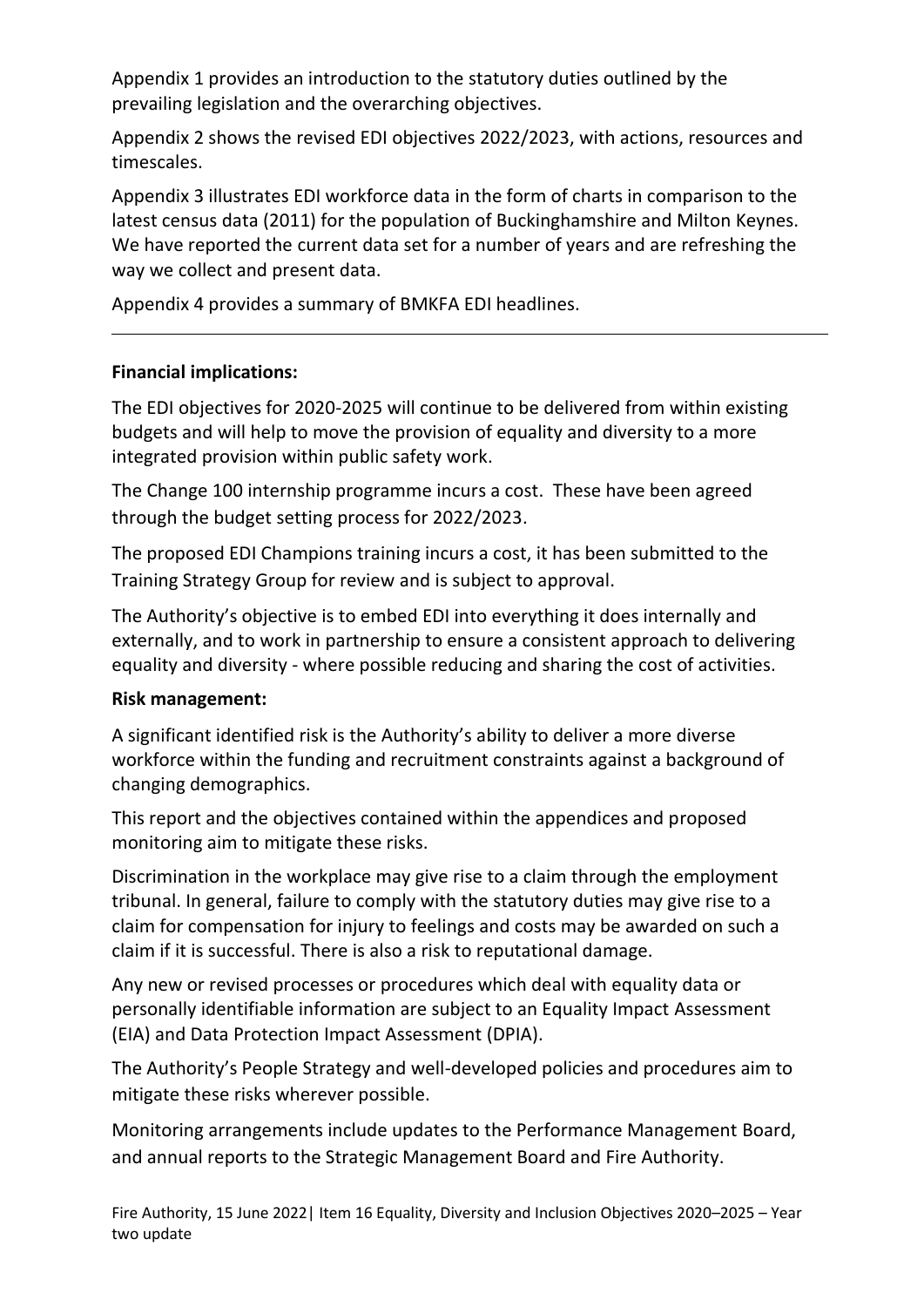### **Legal implications:**

The Authority is subject to the general and specific duties set out in the Equality Act 2010. The general duty requires the Authority, when carrying out its functions, to have due regard to the need to:

1) eliminate unlawful discrimination, harassment and victimisation; and

2) advance equality of opportunity between different groups and foster good relations between different groups.

Specific duties are set out in regulations made under Equality Act 2010, which related to the following "protected characteristics": age, disability, gender, gender reassignment, pregnancy and maternity, race, religion or belief, sex and sexual orientation.

The Equality Act 2010 (Specific Duties and Public Authorities) Regulations 2017 (SI 2017/353) requires the Authority to:

1) publish information to demonstrate compliance with the duty imposed by the Act, which must include information relating to persons who share a "protected characteristic" (see above) who are a) employees; and b) other persons affected by its policies and practices; and

2) to prepare and publish one or more specific and measurable equality objectives that should achieve any of the aims set out in the Act at least every four years. Guidance on how and what to publish, and how to comply with the general and the specific duties, is provided in the "The Essential Guide to the Public Sector Equality Duty" (Equality and Human Rights Commission (EHRC) 7 Jan 2014, updated March 2022).

#### **Privacy and security implications:**

All statistical data used to evaluate diverse groups are suitably pseudonymised to ensure individuals cannot be identified.

Following this Authority meeting, relevant EDI workforce data as outlined within this report will be published on the external website in line with the PSED.

#### **Duty to collaborate:**

The [Policing and Crime Act 2017](http://www.legislation.gov.uk/ukpga/2017/3/section/2/enacted) requires the Authority to keep opportunities for collaboration with the police and ambulance services under review.

The three Thames Valley Fire Services are progressing common approaches to operational On Call Firefighter recruitment. Joint working to promote fire service careers and raise awareness across community groups with the aim of improving employee diversity.

Collaboration with Thames Valley Police (TVP) on apprenticeships and promoting careers for young people is well established.

Members of the EDI group have been active participants of the Five Shires Addressing Inequalities collaboration (Buckinghamshire, Royal Berkshire,

Fire Authority, 15 June 2022| Item 16 Equality, Diversity and Inclusion Objectives 2020–2025 – Year two update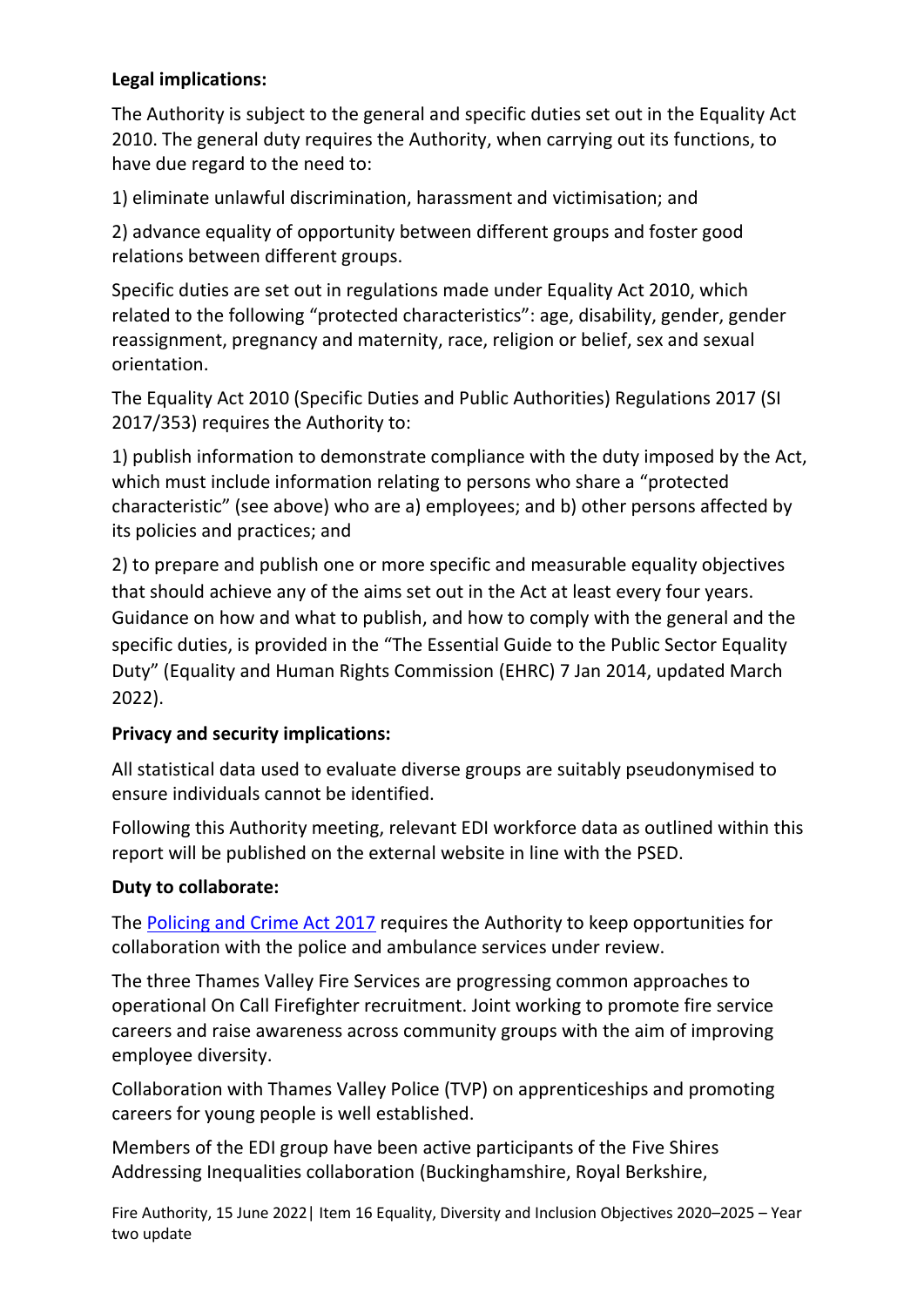Gloucestershire, Warwickshire and Oxfordshire Fire and Rescue Services) which was originally set up following the Black Lives Matter movement. They have contributed to workshops and are lead members of working groups on a collaborative video, planning webinars and sharing best practice.

The Head of Human Resources attends Asian Fire Service Association (AFSA) South East region events. A range of AFSA events are attended by the EDI group and learning, and resources are shared with across the service.

EDI members have collaborated on NFCC consultations on a range of EDI subjects and attend the NFCC EDI Forum.

**Health and safety implications:** There are no implications with regard to health and safety.

**Environmental implications:** There are no environmental implications.

## **Equality, diversity, and inclusion implications:**

Our vision and values align to the National Fire Chief Council's (NFCC) Code of Ethics which members of the EDI group contributed to during consultation. It was launched nationally and communicated through our internal channels. Our current vision and values are planned to be reviewed in late 2022 / early 2023.

In the 2019 HMICFRS report, the People pillar where EDI is assessed was deemed good. In the 2021 HMICFRS Covid-19 report "staff wellbeing was a clear priority." In the forthcoming inspection EDI will be a key area; the EDI group welcome the external review and will ensure EDI development areas will be worked on, to drive improvement.

The 2021 HMICFRS Pandemic report stated "The service communicated well with its staff throughout the pandemic and provided guidance and support on wellbeing. Extra wellbeing services were put in place for those at higher risk of COVID-19 including black, Asian and minority ethnic staff. The service also provided coronavirus testing to staff and their families who were showing symptoms of the virus. The service made sure all staff had the resources they needed to do their jobs effectively, including extra IT and new flexible working arrangements. It has continued to collaborate with its partners, and has supported the Thames Valley LRF effectively" In the December 2021 HMICFRS report a Cause of Concern was reported for the People Pillar. The Service has met with them regularly to show the progress made and future plans.

The Service has a statutory obligation under equality legislation to eliminate unlawful discrimination. The Authority's People Strategy, policies, and procedures aim to support it in meeting these requirements. Diversity is one of our core values. Employee engagement workshops have been undertaken across the Service by the Station Commander - HR Projects to raise awareness of the People strategy and aid discussion.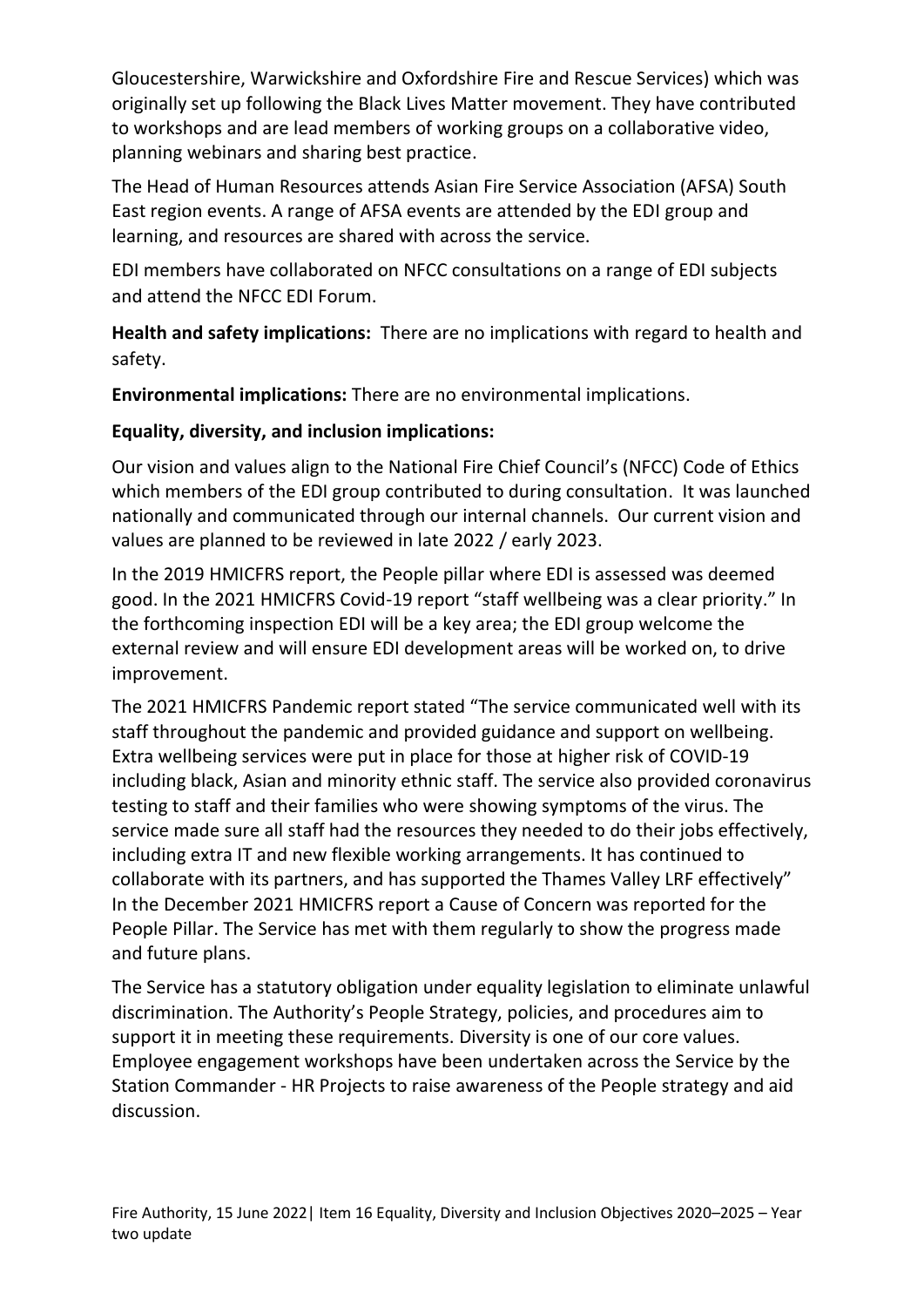The culture survey took place in January 2022, 75 per cent of employees completed it. The results were analysed by the Employee Engagement Group and Listening workshops undertaken throughout April and May 2022.

If we have greater representation of our diverse communities, then we will be able to find solutions to barriers in relation to employment and accessing services.

Staff are encouraged to disclose their protected characteristics; the data is used to inform our EDI strategies. The EDI workforce data in Appendix 3, is presented to ensure it is inclusive and can be viewed by individuals who find it hard to distinguish between different colours.

Recruitment Strategies are in place to improve the diversity of the workforce. The Authority continues to support the Apprenticeship Diversity Champions Network (ADCN). This network is proving helpful in sourcing and sharing best practice to improve workforce diversity.

The Recruitment Oversight Board and Workforce Planning Group meet regularly to review progress on our recruitment strategy, community engagement and future plans.

The Authority's innovative Apprenticeship programme provides an excellent opportunity to improve the diversity make-up of the Authority.

#### **Consultation and communication:**

A comprehensive communication and consultation programme is in position to ensure the Authority is best placed to move the EDI agenda forward in a positive and co-ordinated way. For example, EDI is an agenda item at the Joint Consultation Forum, Health, Safety and Wellbeing Committee and the Performance Management Board. The Head of Human Resources attends Senior Management Team on a weekly basis and gives formal updates at the monthly formal Senior Management Board meetings.

The EDI Group is jointly chaired by the Head of Human Resources and Deputy Director of Finance and Assets, and attended by the Lead Member for People, Equality and Diversity and Assurance and Chief Fire Officer/Chief Executive. The group's terms of reference include supporting the Authority to strive for future improvements in EDI and developing networks to enable the sharing of best practice.

This report promotes Equality and Diversity and is intended to comply with the PSED.

This report fulfils the Authority's legislative requirements under the Equality Act (Specific Duties) Regulations 2017 and complements the Authority's strategic objectives.

This paper has been discussed at the 6 April 2022 Joint Consultation Forum and reviewed and approved at the monthly EDI Group meetings, at Performance Management Board on 28 April 2022, and Strategic Management Board on 17 May 2022.

### **Background papers:**

March 2022 Executive Committee – Gender Pay Gap Report

Fire Authority, 15 June 2022| Item 16 Equality, Diversity and Inclusion Objectives 2020–2025 – Year two update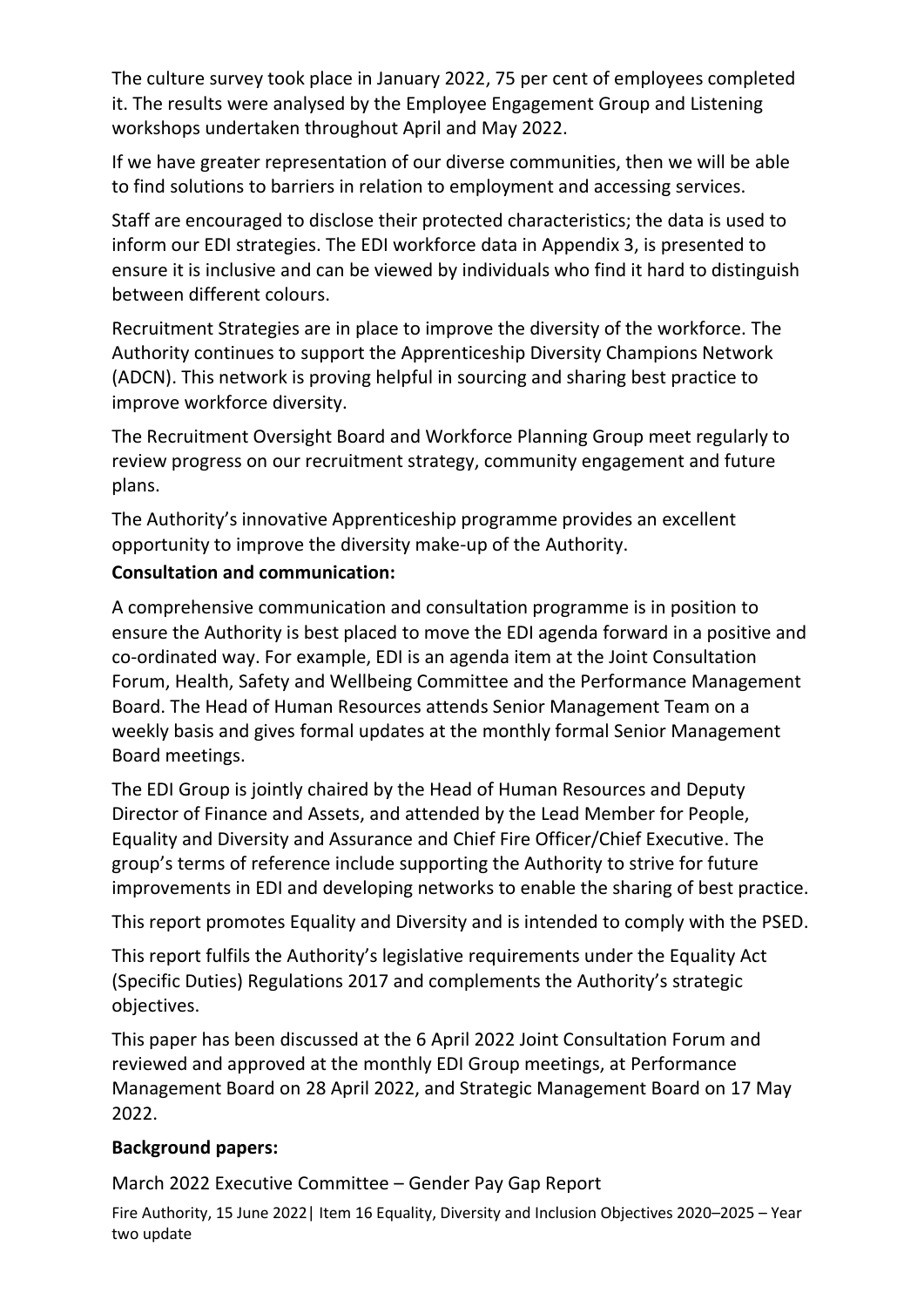#### [Gender Pay Gap report](https://bucksfire.gov.uk/documents/2022/03/ec-item-6-230322.pdf/)

HMICFRS report December 2021

Buckinghamshire - [HMICFRS \(justiceinspectorates.gov.uk\)](https://www.justiceinspectorates.gov.uk/hmicfrs/frs-assessment/frs-2021/buckinghamshire/?)

October 2021 Fire Authority - People Strategy

[People Strategy October 2021](https://bucksfire.gov.uk/documents/2021/10/fa-item-10-people-strategy-13102021.pdf/)

June 2021 Fire Authority – EDI objectives 2020 – 2025 – Year one update

[BMKFA June 2021 EDI Objectives](https://bucksfire.gov.uk/documents/2021/06/fa-160621-item-15.pdf/)

January 2021 Covid-19 Inspection report

[COVID-19 inspection: Buckinghamshire Fire and Rescue Service](https://www.justiceinspectorates.gov.uk/hmicfrs/wp-content/uploads/buckinghamshire-frs-covid-19-inspection.pdf)  [\(justiceinspectorates.gov.uk\)](https://www.justiceinspectorates.gov.uk/hmicfrs/wp-content/uploads/buckinghamshire-frs-covid-19-inspection.pdf)

June 2020 Fire Authority – EDI Objectives 2020 – 2025

[BMKFA, 10 June 2020 EDI Objectives](https://bucksfire.gov.uk/documents/2020/06/fire-authority.pdf/)

HMICFRS report 17 December 2019

[https://www.justiceinspectorates.gov.uk/hmicfrs/frs-assessment/frs-](https://www.justiceinspectorates.gov.uk/hmicfrs/frs-assessment/frs-2018/buckinghamshire/)[2018/buckinghamshire/](https://www.justiceinspectorates.gov.uk/hmicfrs/frs-assessment/frs-2018/buckinghamshire/)

The Equality Act 2010

The Equalities Act 2010 (Specific Duties and Public Authorities) Regulations 2017

<http://www.legislation.gov.uk/uksi/2017/353/contents/made>

The Equalities Act 2010 (Gender Pay Gap Information) Regulations 2017

<http://www.legislation.gov.uk/uksi/2017/172/contents/made>

The Essential Guide to the Public Sector Equality Duty (EHRC 7 Jan 2014, updated March 2022:

[The Essential Guide to the Public Sector Equality Duty](https://www.equalityhumanrights.com/en/publication-download/essential-guide-public-sector-equality-duty)

| <b>Appendix</b> | Title                                                                           | <b>Protective Marking</b> |
|-----------------|---------------------------------------------------------------------------------|---------------------------|
| 1               | Introduction; Equality, Diversity and Inclusion<br>(EDI) Objectives 2020 - 2025 |                           |
| $\overline{2}$  | EDI Objectives 2022/2023                                                        |                           |
| 3               | EDI workforce data                                                              |                           |
| 4               | <b>BMKFA EDI Headlines</b>                                                      |                           |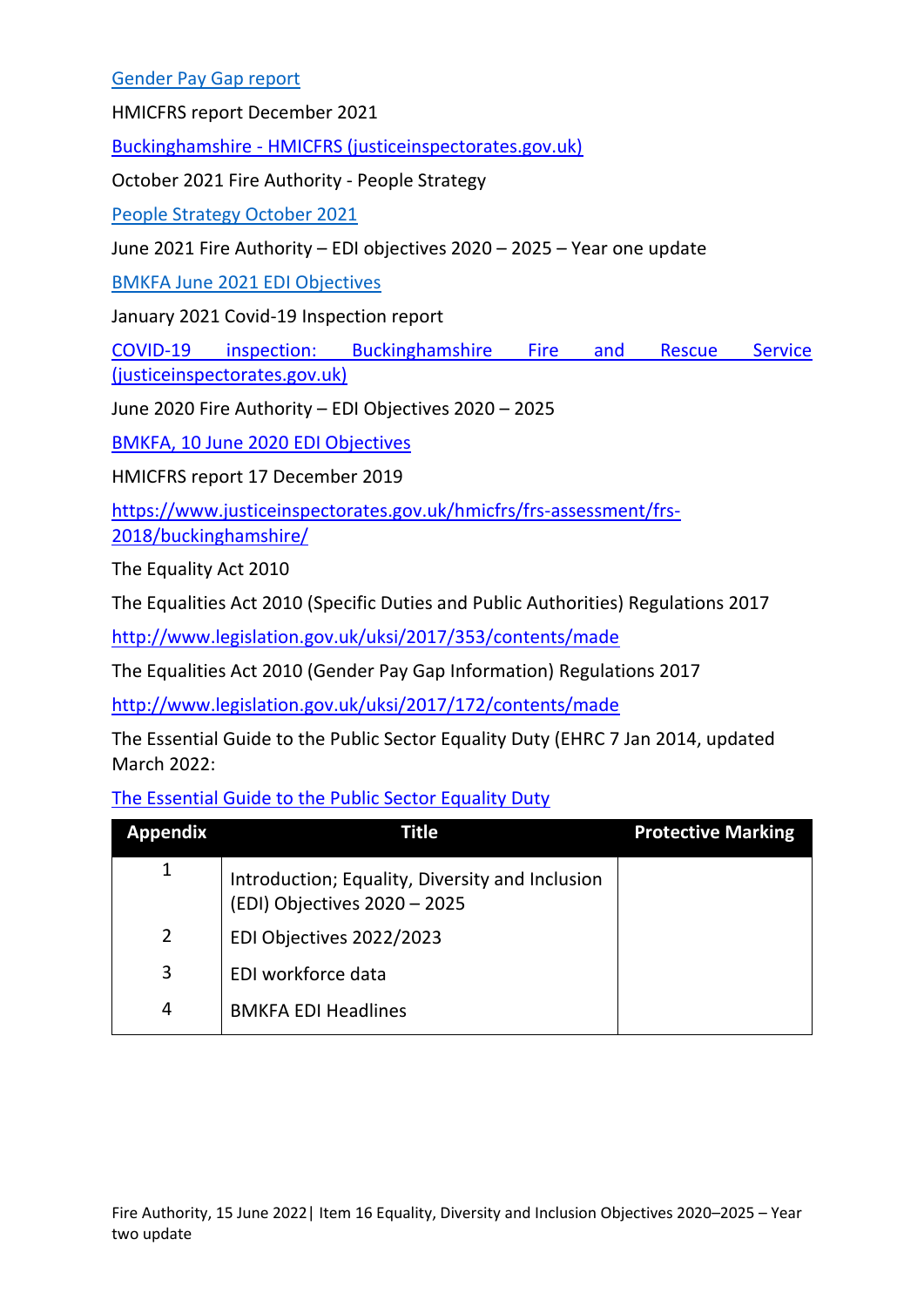Introduction: Equality Diversity and Inclusion (EDI) Objectives 2020–2025

### **Introduction**

Buckinghamshire and Milton Keynes Fire Authority (BMKFA) is fully committed to Equality and Diversity. The Authority recognises fairness and inclusion is fundamental to everything it does, to achieve its vision of making Buckinghamshire and Milton Keynes the safest areas in England in which to live work and travel.

The Authority believes a workforce that better reflects the diversity of the local working population will create a stronger, more enriched and well-informed organisation, able to meet the expectations of a modern Fire and Rescue Service. This is a key aspect of our People Strategy. The Authority's objective is to embed Equality and Diversity into everything it does internally and externally.

The Authority recognises having a diverse flexible workforce, which better reflects the community it serves, can enhance performance as well as improve its service to the community.

Under the Equality Act 2010, public sector organisations are expected to use this understanding to demonstrate 'due regard' to the Public Sector Equality Duty (PSED) to:

- Eliminate discrimination, harassment, victimisation, and any other conduct that is prohibited by, or under, the Act.
- Advance equality of opportunity between people who share a relevant protected characteristic and people who do not share it.
- Foster good relations between people who share a relevant protected characteristic and those who do not share it.

The aim of the PSED is to embed equality considerations into the day to day work of public authorities so they tackle discrimination and inequality, and contribute to making society fairer.

The Equality Duty covers the following protected characteristics: age, disability, gender reassignment, pregnancy and maternity, race, religion or belief, sex, and sexual orientation.

The duty applies to marriage and civil partnership, but only in respect of the requirement to have due regard to the need to eliminate discrimination.

The Equality Act 2010 (Specific Duties and Public Authorities) Regulations 2017 that came into effect in 2017 require public sector organisations employing over 250 staff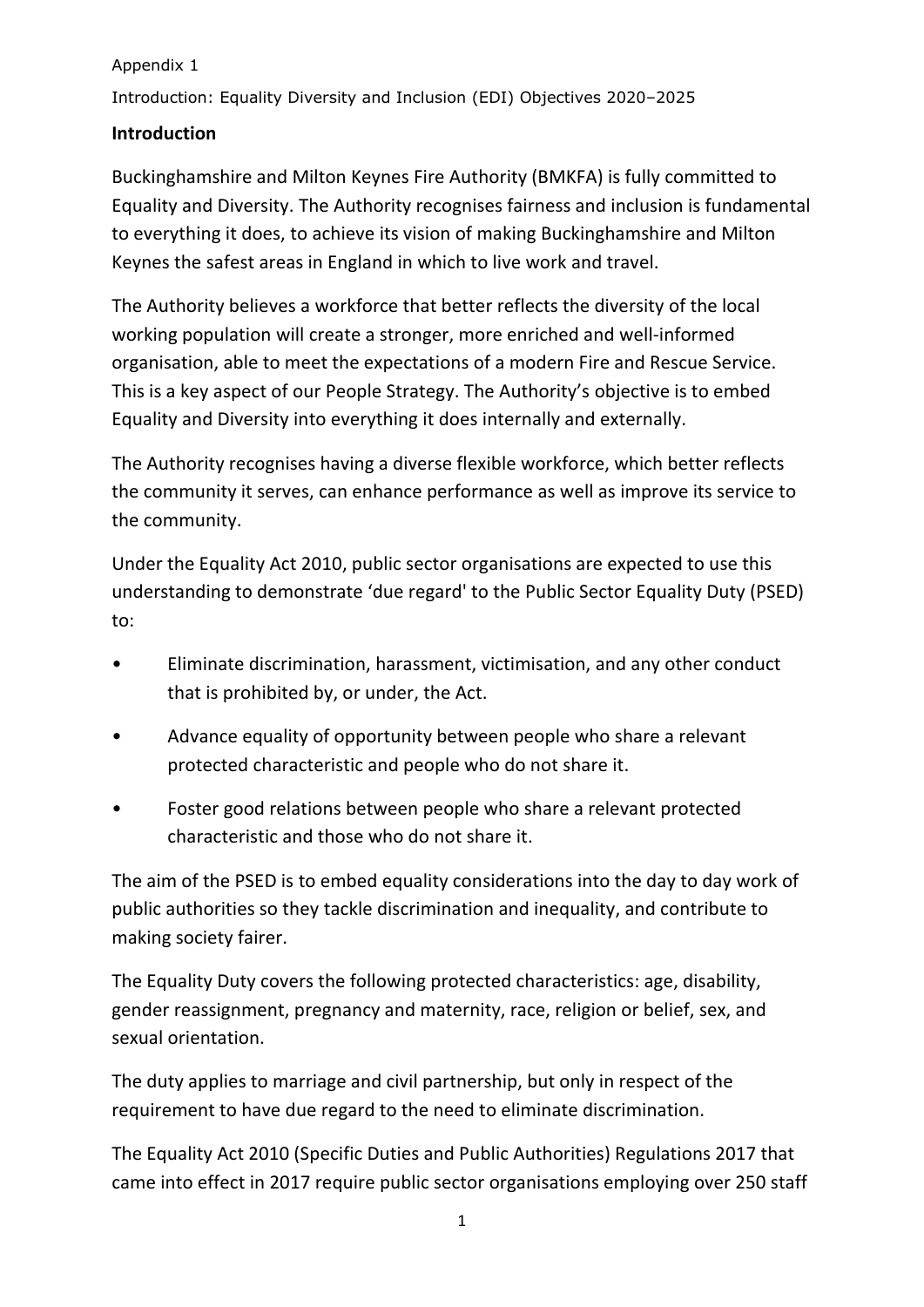Introduction: Equality Diversity and Inclusion (EDI) Objectives 2020–2025

to carry out gender pay gap reporting. In accordance with the Regulations, the Authority is required to annually publish six pieces of prescribed data about the pay and bonuses of male and female workers within the organisation:

- 1. Mean gender pay gap in hourly pay
- 2. Median gender pay gap in hourly pay
- 3. Mean bonus gender pay gap
- 4. Median bonus gender pay gap
- 5. Proportion of males and females receiving a bonus payment
- 6. Proportion of males and females in each pay quartile

This data must be published 'within the period of 12 months beginning with the snapshot date' (Regulation 2(2)). The snapshot date for public sector employers is 31 March each year.

#### **Equality, Diversity and Inclusion (EDI) Objectives 2020 - 2025**

The Authority's Equality, Diversity and Inclusion Objectives 2020 to 2025, which were approved at the June 2020 Fire Authority are set out against elements of the Authority's core values:

- **Diversity -** Our culture will engage and value diversity and difference to enhance our service offering to the public.
- **Service to the Community -** We will provide a more diverse range of services to better protect the communities we serve.
- **Improvement -** Our employment offer will be inclusive and embrace flexibility to support improved diversity representation across the service.
- **People -** We aim to be an employer of choice, attracting, recruiting, retaining and developing staff from diverse backgrounds, to reflect the communities we serve.

Progress against objectives has been reported to the Fire Authority on an annual basis. Regular updates are planned against the EDI objectives detailed in Appendix 2. For the BMKFA EDI headlines, please see the Appendix 4.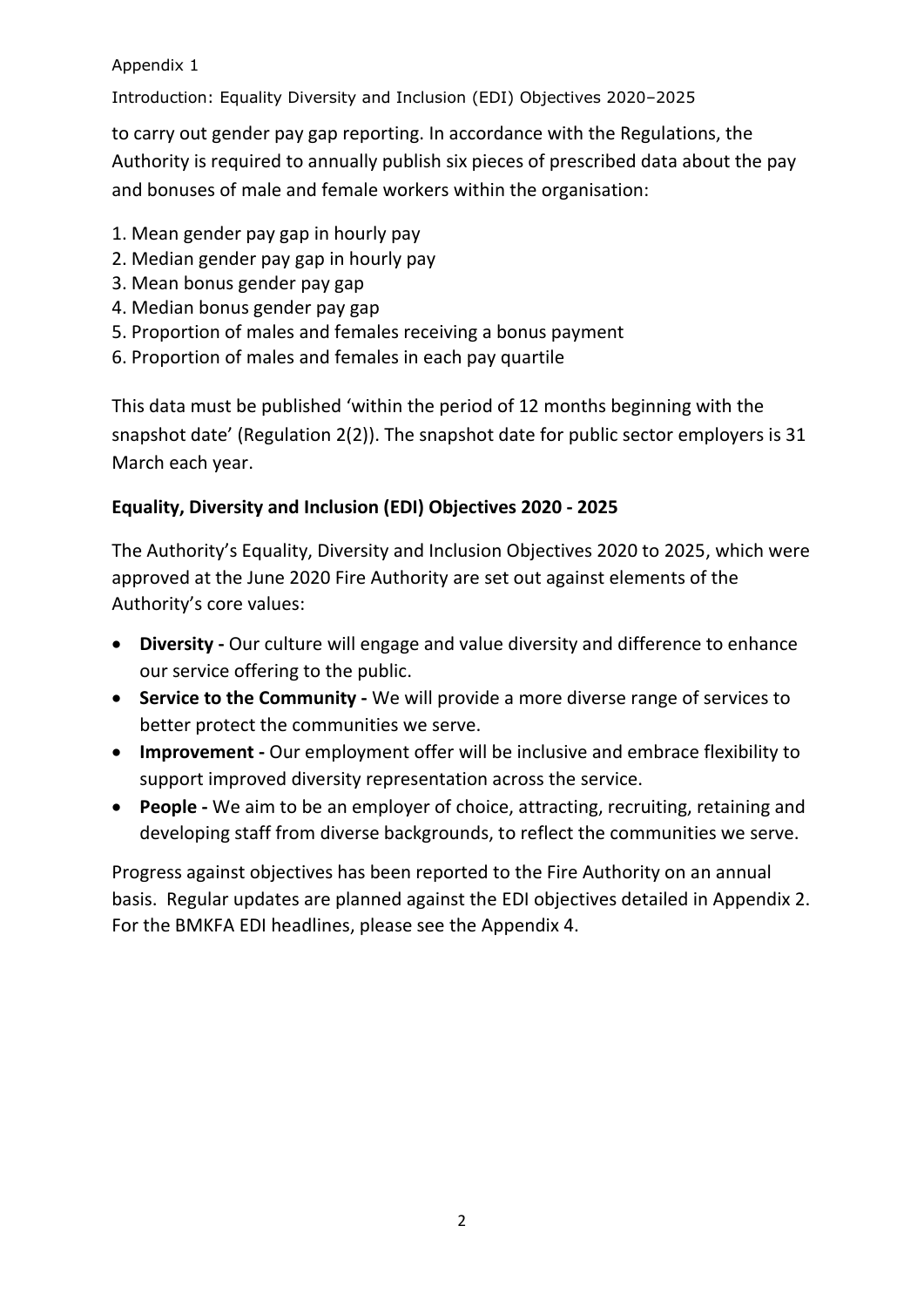Please find below the proposed EDI Objectives for 2022/2023

| <b>EDI Objective</b>                                                                     | <b>Actions Associated</b>                                                                                                                                                                                                                                                                                                                                              | <b>Resources</b>                                                                                                                    | <b>Timescales</b>                                            |
|------------------------------------------------------------------------------------------|------------------------------------------------------------------------------------------------------------------------------------------------------------------------------------------------------------------------------------------------------------------------------------------------------------------------------------------------------------------------|-------------------------------------------------------------------------------------------------------------------------------------|--------------------------------------------------------------|
| Change 100 Internship                                                                    | Liaison with Provider<br>$\bullet$<br>Document completion<br>Role profile written<br>HR and Host department preparation<br>Selection process undertaken<br><b>HR Administration</b>                                                                                                                                                                                    | Host department time<br>$\bullet$<br><b>Human Resources</b><br>planning and<br>implementation time<br>Budget £10K per annum         | Quarter 2 and 3 2022 and<br>yearly as per approved<br>budget |
| EDI Champions training for<br>EDI group                                                  | Contact training providers for specification<br>and costings<br>Submit proposal to Training Strategy Group<br>Following approval, organisation of training                                                                                                                                                                                                             | <b>HR Administration</b><br>External provider time<br>Budget £750 agreed by<br><b>Training Strategy Group</b><br>EDI group members  | Quarter 3 2022                                               |
| <b>Equality Impact</b><br>Assessment (EIA) Review,<br>consultation and<br>implementation | Review current guidance and templates<br>$\bullet$<br>Undertake consultation<br>$\bullet$<br>Seek approval using governance in place<br>$\bullet$<br>Implement new guidance, training<br>materials and templates<br>Utilise NFCC guidance, videos etc. to<br>complement our guidance and templates<br>Communicate and train on the importance<br>of carrying out EIA's | EDI group members<br>HR team time<br>OD team time for building<br>e-learning packages<br>Communications and<br>Marketing teams time | Quarter 2 and 3 2022                                         |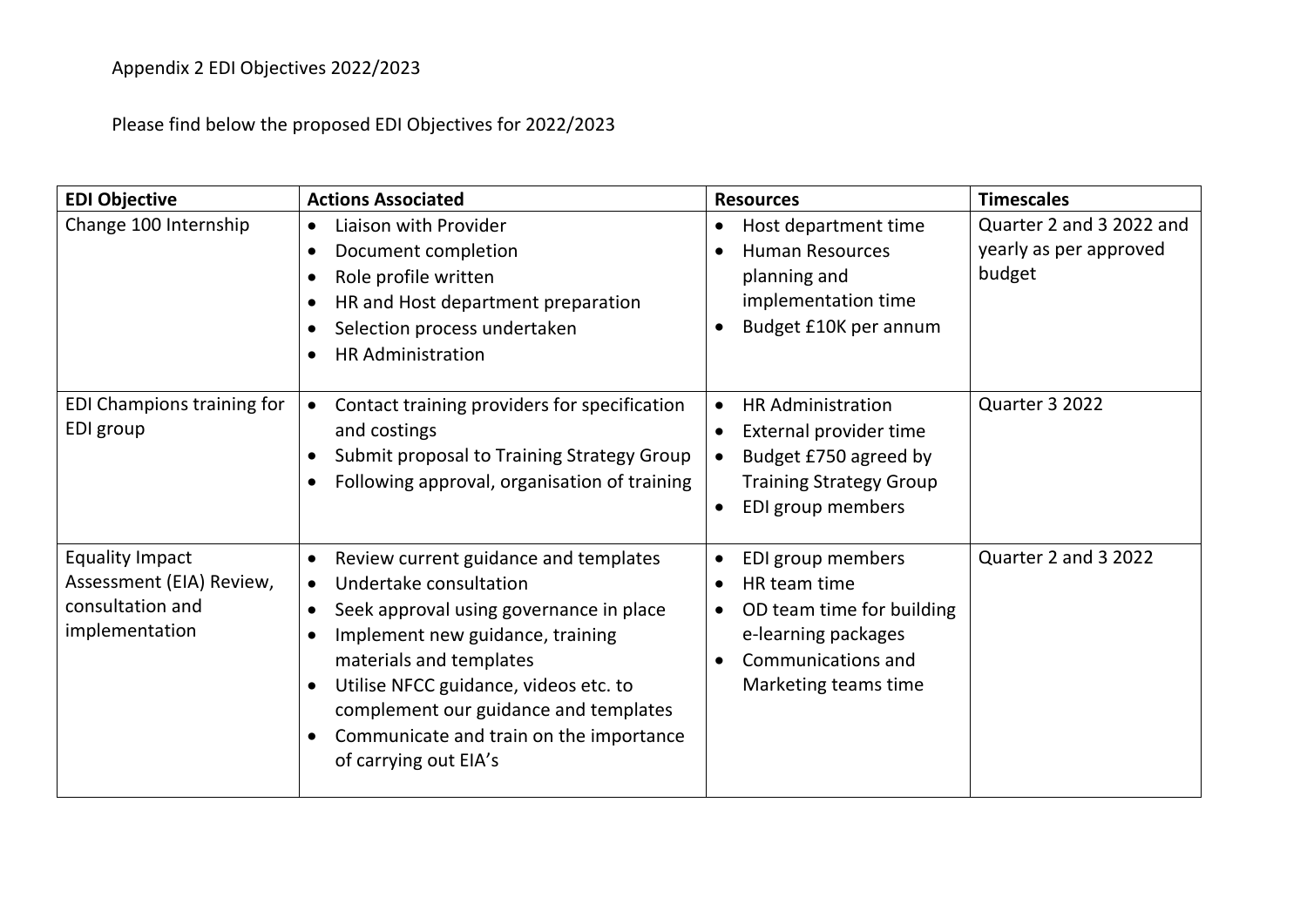| Individual training toolkits<br>for example Hidden<br>Disabilities, Sign Language | Toolkit designed<br>$\bullet$<br>Toolkit implementation and<br>$\bullet$<br>communications to the Service                                                                                                                                                    | Quarter 1 2022 and<br>EDI group members time<br>$\bullet$<br>ongoing<br>OD team time for building<br>$\bullet$<br>e-learning packages<br>Communications and<br>Marketing team time |
|-----------------------------------------------------------------------------------|--------------------------------------------------------------------------------------------------------------------------------------------------------------------------------------------------------------------------------------------------------------|------------------------------------------------------------------------------------------------------------------------------------------------------------------------------------|
| Create interest groups                                                            | EDI group Members and Officers to create<br>$\bullet$<br>specific interest group - internally and<br>nationally<br>Gauge interest from employees<br>Set up meetings<br>$\bullet$<br>Write terms of reference<br>$\bullet$<br>Communicate meetings and events | Quarter 2 2022 and<br>EDI group member or<br>$\bullet$<br>Officer time<br>ongoing<br>Communication and<br>Marketing teams' time                                                    |
| <b>EDI Calendar</b>                                                               | EDI calendar in place<br>$\bullet$<br>Updates given at monthly EDI group<br>$\bullet$<br>EDI group members to write articles and<br>$\bullet$<br>communicate via social media                                                                                | Quarter 1 2022 and<br>EDI group members time<br>$\bullet$<br>Officer time<br>ongoing                                                                                               |
| Community engagement to<br>increase the diversity of<br>the service               | Attendance at community events for<br>example recruitment activities - "Have a go"<br>days, apprenticeship and careers fairs<br>Focus on specific protected characteristics<br>as per the Recruitment Oversight Board and<br><b>Workforce Planning Group</b> | Quarter 1 2022 and<br>Officers across the Service<br>$\bullet$<br>ongoing<br>HR team time<br>$\bullet$<br>Communication and<br>$\bullet$<br>Marketing teams time                   |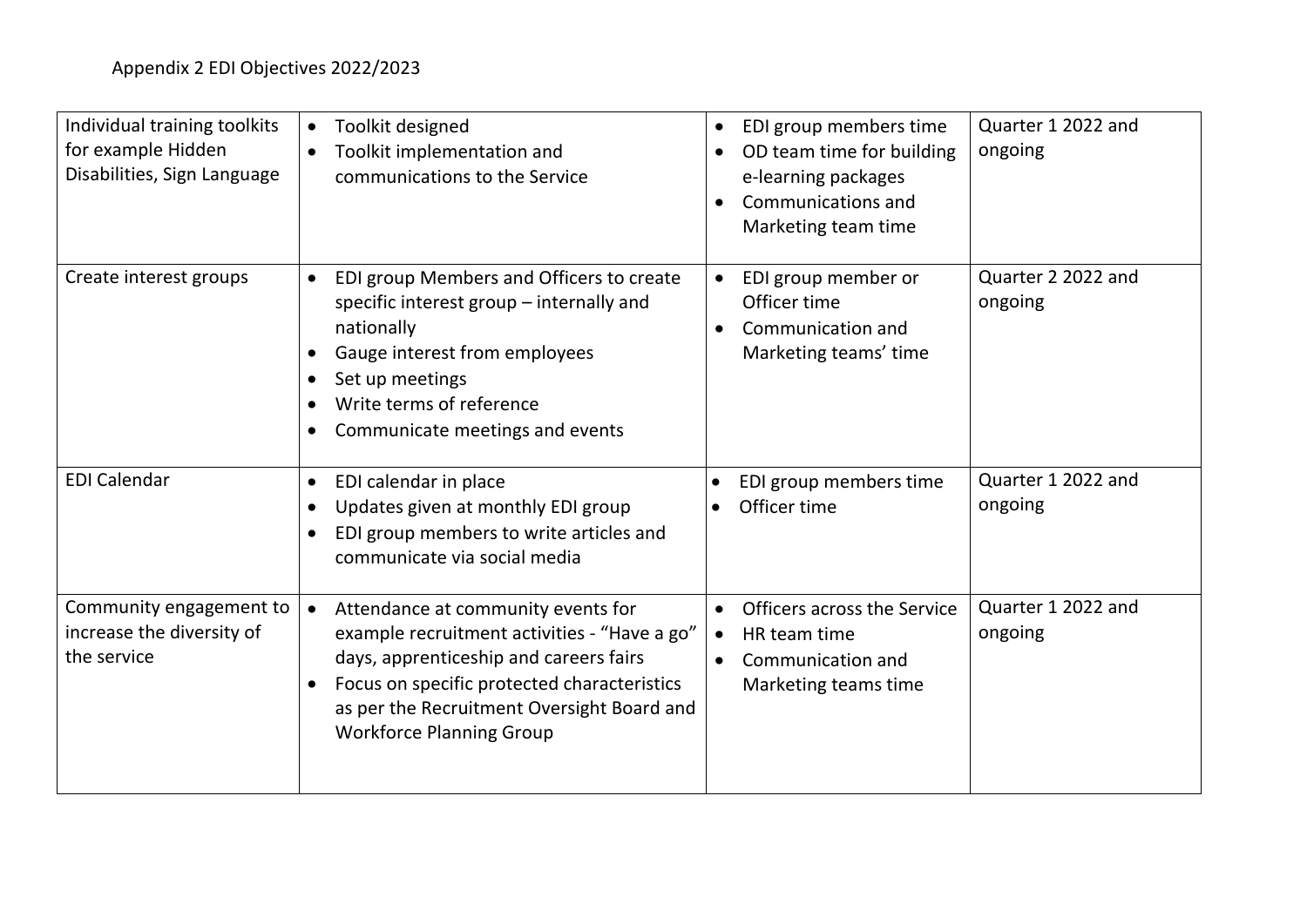| <b>Employers Network for</b><br><b>Equality and Inclusion</b><br>(ENEI) Talent Inclusion and<br><b>Diversity Evaluation (TIDE)</b> | Complete ENEI TIDE survey, attaching<br>$\bullet$<br>evidence and submit<br>Review report findings and implement<br>areas of best practice, where applicable                                                                                                                                                                                                                          | EDI group members time                                                                                                             | Quarter 1 2022 and<br>annually |
|------------------------------------------------------------------------------------------------------------------------------------|---------------------------------------------------------------------------------------------------------------------------------------------------------------------------------------------------------------------------------------------------------------------------------------------------------------------------------------------------------------------------------------|------------------------------------------------------------------------------------------------------------------------------------|--------------------------------|
| <b>Addressing Inequalities</b><br>Five Shires collaboration                                                                        | Attend monthly meetings and work on joint<br>$\bullet$<br>collaboration projects, sharing best practice<br>and EDI work to date and planned                                                                                                                                                                                                                                           | <b>Head of Human Resources</b>                                                                                                     | Quarter 1 2022 and<br>ongoing  |
| Focus on ensuring our<br>current employees have<br>what they need to carry<br>out their role effectively                           | Equality impact assessments are carried out<br>$\bullet$<br>on our premises to ensure equality of<br>access for all employees<br>Meetings undertaken with under-<br>$\bullet$<br>represented groups on their individual<br>needs for example female Firefighters and<br>uniform, facilities on station and welfare<br>whilst at incidents<br>Scope written for work to be carried out | Facilities team<br>$\bullet$<br><b>Group Commanders</b><br><b>Station Commanders</b><br>EDI group members<br><b>Technical Team</b> | Quarter 1 2022 and<br>ongoing  |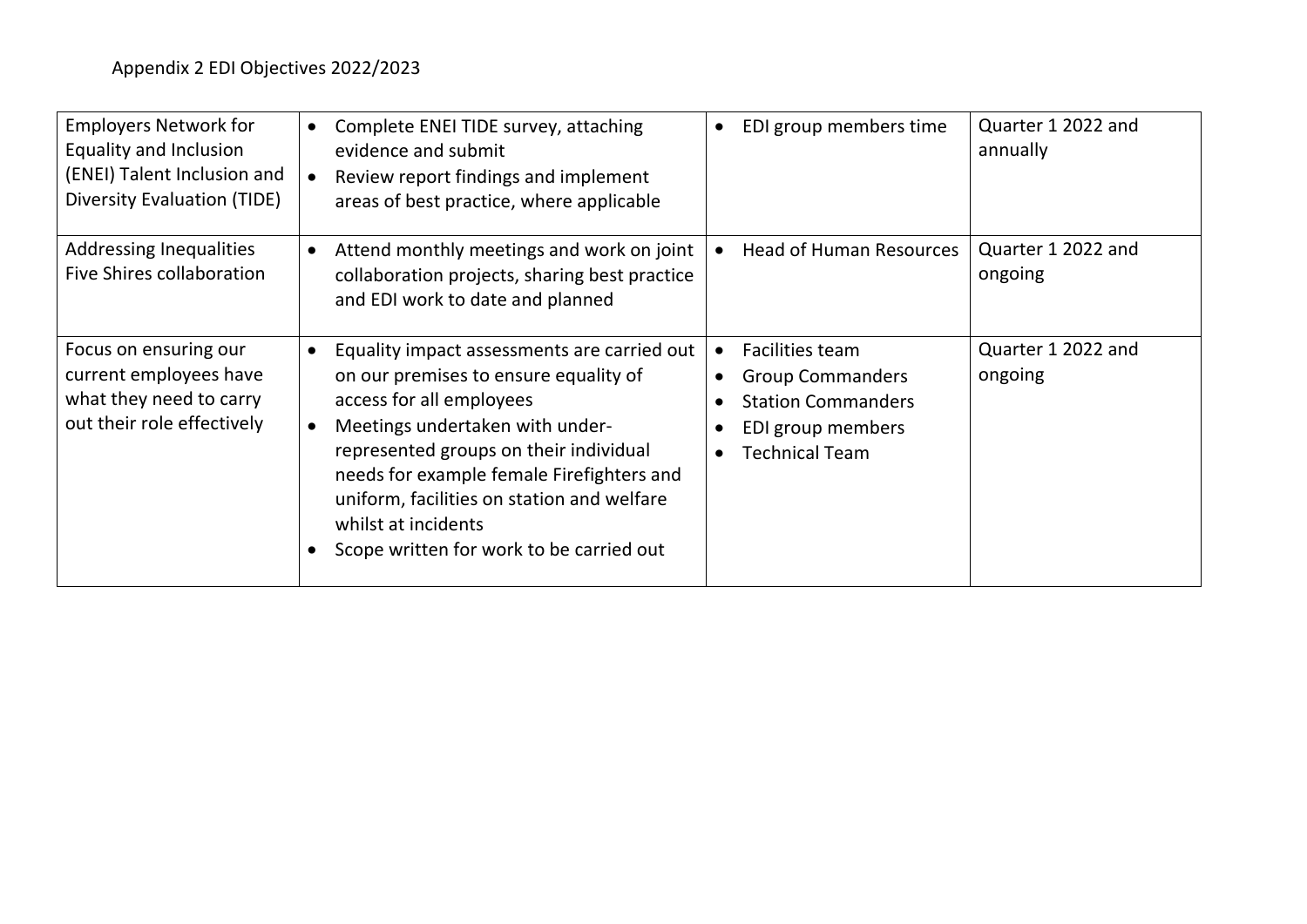### **Notes about the dataset**

#### **Buckinghamshire Fire & Rescue Service (BFRS) Workforce data**

The data provided in this report is set at 31 March 2022.

The majority of BFRS employee figures within this document include employees being counted once only, based on their primary role in the organisation. This, however, does not account for our entire On Call population as some Wholetime and Support employees have secondary employment in On Call roles at BFRS. To reflect the diversity of On Call as an entire group, the On Call figures include *all* employees with On Call roles being counted once only. Please note employees with more than one role will be included in more than one group.

BFRS does not hold enough available information to report on all the protected characteristics within BFRS (specifically religion, sexual orientation and disability). Therefore, these have not been included in this report.

#### **Nomis population data**

Population information is extracted from a range of data available on the Nomis website, based on the 2011 Census to provide a comparison with our local communities (Milton Keynes and Buckinghamshire). It is important to bear in mind that this information is now ten years old. Data from the recent (2021) Census is not yet available and therefore comparisons with the communities are limited, with the focus of this report being on BFRS employees alone.

Please note that for the purpose of this report, figures have been rounded to one decimal place which may affect some of the totals shown.

<sup>\*\*</sup>The "Wholetime" group in this report includes all ranks across BFRS, Apprentice firefighters, flexi firefighters, daycrewed firefighters and secondees.

Data Source: iTrent for BFRS employee data; Nomis population data taken from the 2011 Census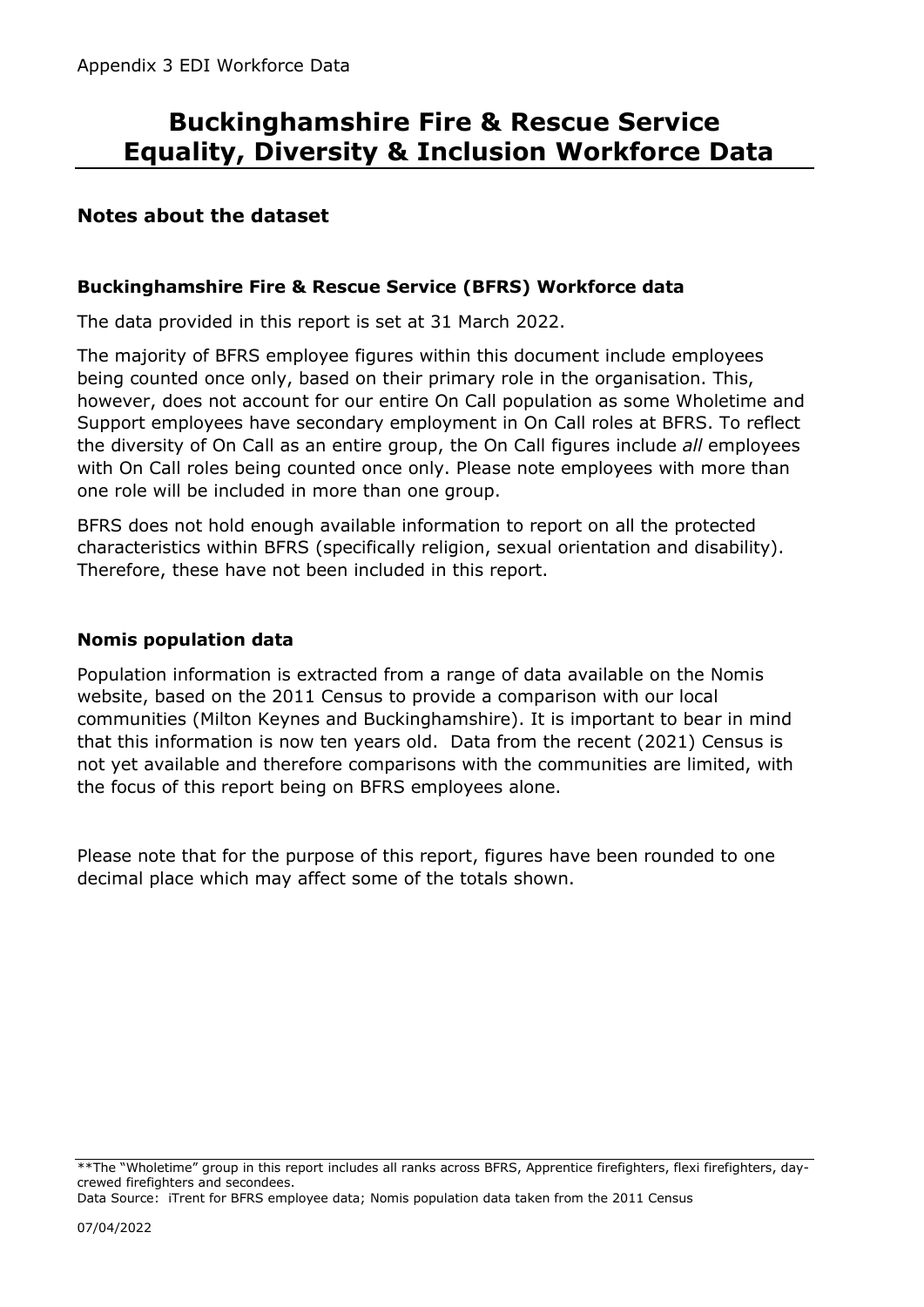## **1.BFRS vs. Public (working population)**

The following charts examine how well diversity within BFRS reflects that of our local communities (Milton Keynes and Buckinghamshire) according to the 2011 Census.

## **1.1 Ethnicity**

The following chart depicts the ethnicity breakdown of employees as a percentage of all staff. It compares BFRS against the working age population (Age 16 to 74).

Please note percentages in the below chart are calculated on the number of employees at BFRS for whom we hold data. 8.2 per cent of employees have not declared their ethnicity and are excluded from these figures.







\*\*The "Wholetime" group in this report includes all ranks across BFRS, Apprentice firefighters, flexi firefighters, daycrewed firefighters and secondees.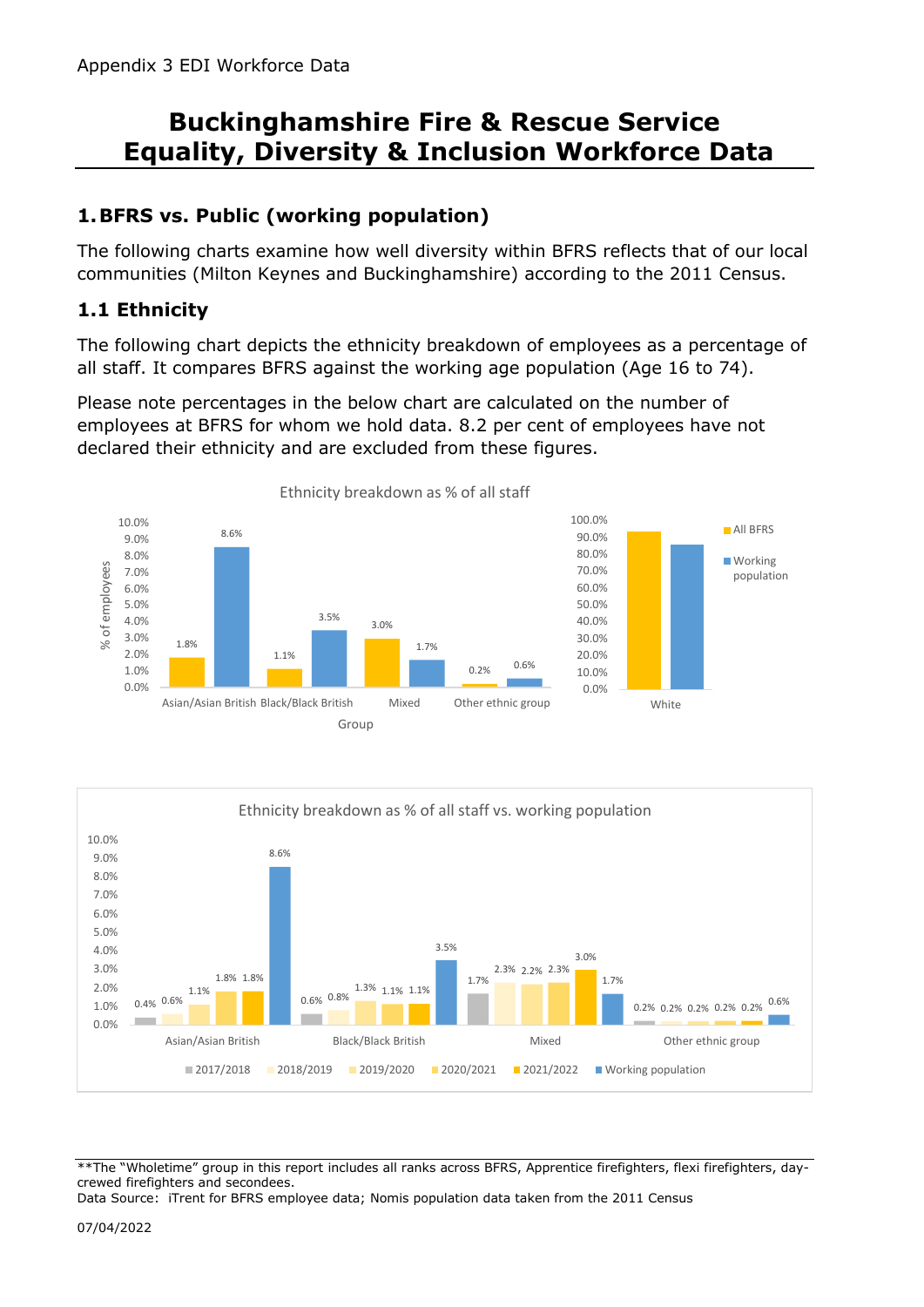## **1.2 Age**

The working population is relatively evenly spread between the ages of 20 and 65, however, it is clear at BFRS that the two largest age groups range between age 35 and 44.



## **1.3 Gender**

At BFRS, the number of male employees outweighs that of female employees, with the current male population making up approximately 80 per cent of the organisation. In contrast, females account for the majority of the working age population with 50.5 per cent.



\*\*The "Wholetime" group in this report includes all ranks across BFRS, Apprentice firefighters, flexi firefighters, daycrewed firefighters and secondees.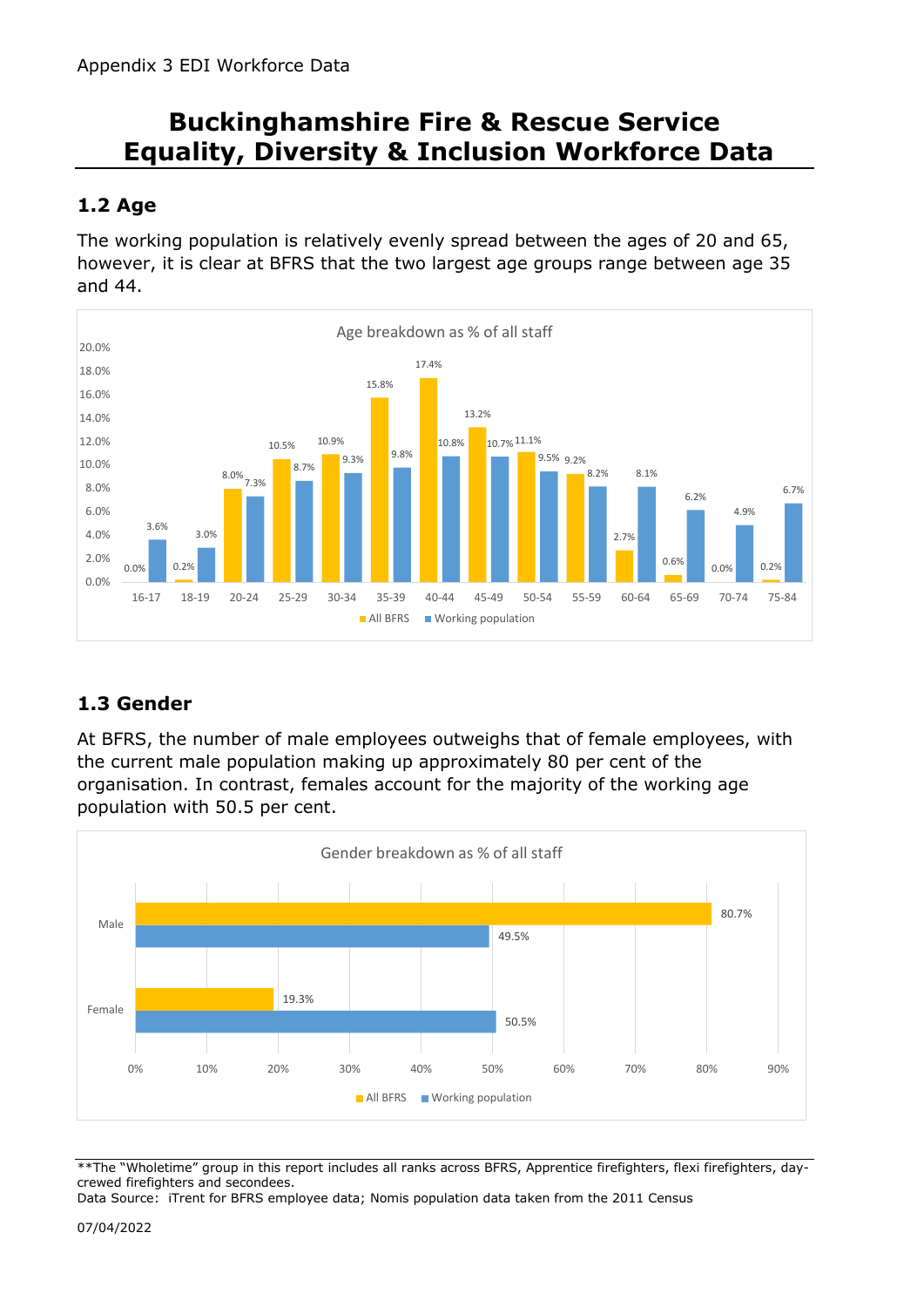## **2. Diversity of BFRS workforce**

The remaining charts in this report focus entirely on the diversity of BFRS employees within each of the core employee groups: - Wholetime (including Apprentices), On Call (all employees with On Call roles) and Support staff.

Employees with more than one role have been counted once within each of the relevant groups. For instance, a Wholetime employee with an additional On Call role is counted in both the Wholetime and On Call groups.

#### **2.1 Wholetime employees**

#### **2.1.1 Ethnicity**



The above chart provides a breakdown of ethnicity for Wholetime employees in 2022. The total number of employees in minority ethnic groups make up 3.5 per cent of the group.

<sup>\*\*</sup>The "Wholetime" group in this report includes all ranks across BFRS, Apprentice firefighters, flexi firefighters, daycrewed firefighters and secondees.

Data Source: iTrent for BFRS employee data; Nomis population data taken from the 2011 Census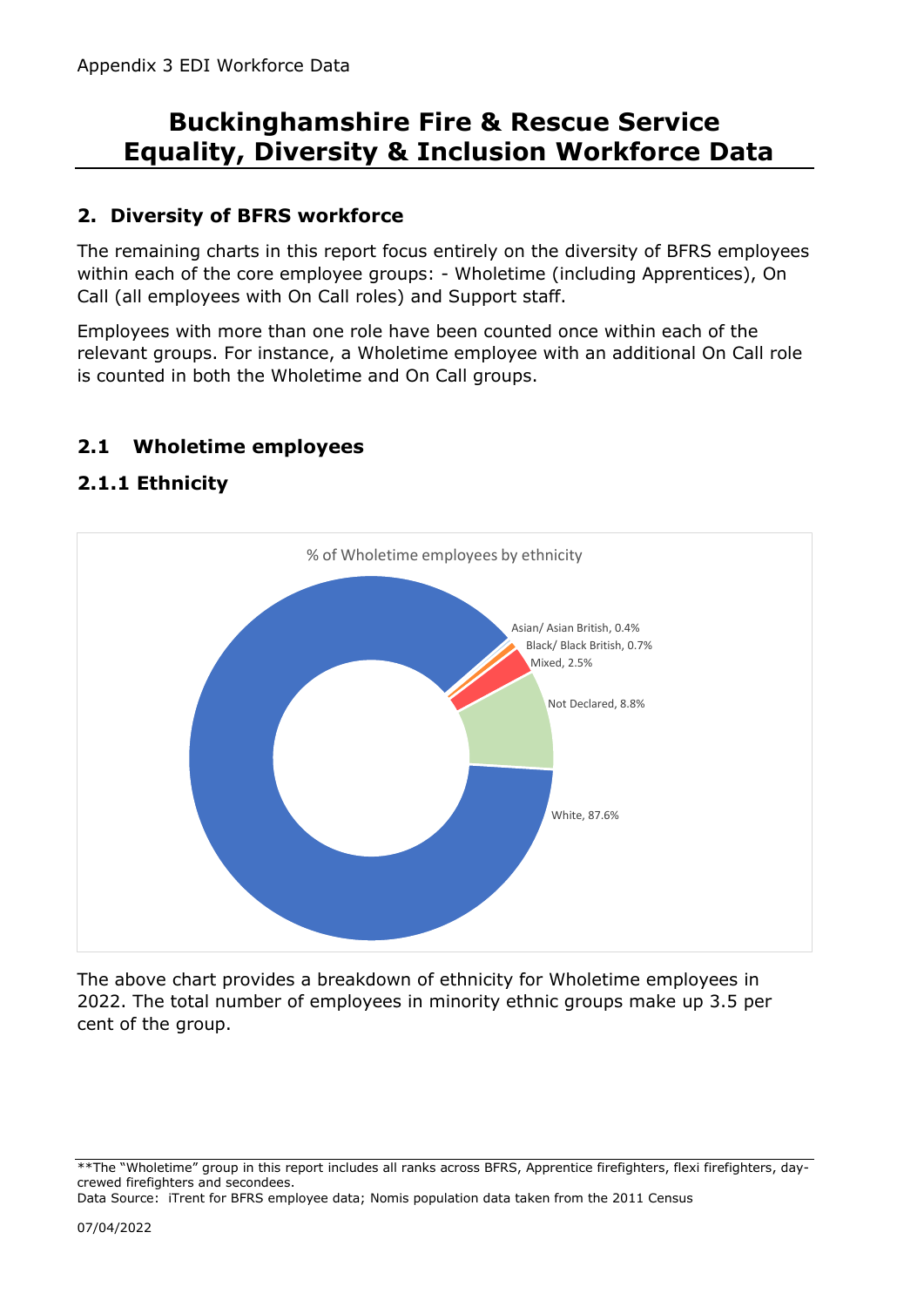

## **2.1.2 Age**

The above chart displays the range of ages that make up the Wholetime firefighter group. The majority of Wholetime firefighters fall within the 36 to 45 year age bracket, with the average age of a BFRS Wholetime firefighter standing at 39 at the end of March 2022.



### **2.1.3 Gender**

\*\*The "Wholetime" group in this report includes all ranks across BFRS, Apprentice firefighters, flexi firefighters, daycrewed firefighters and secondees.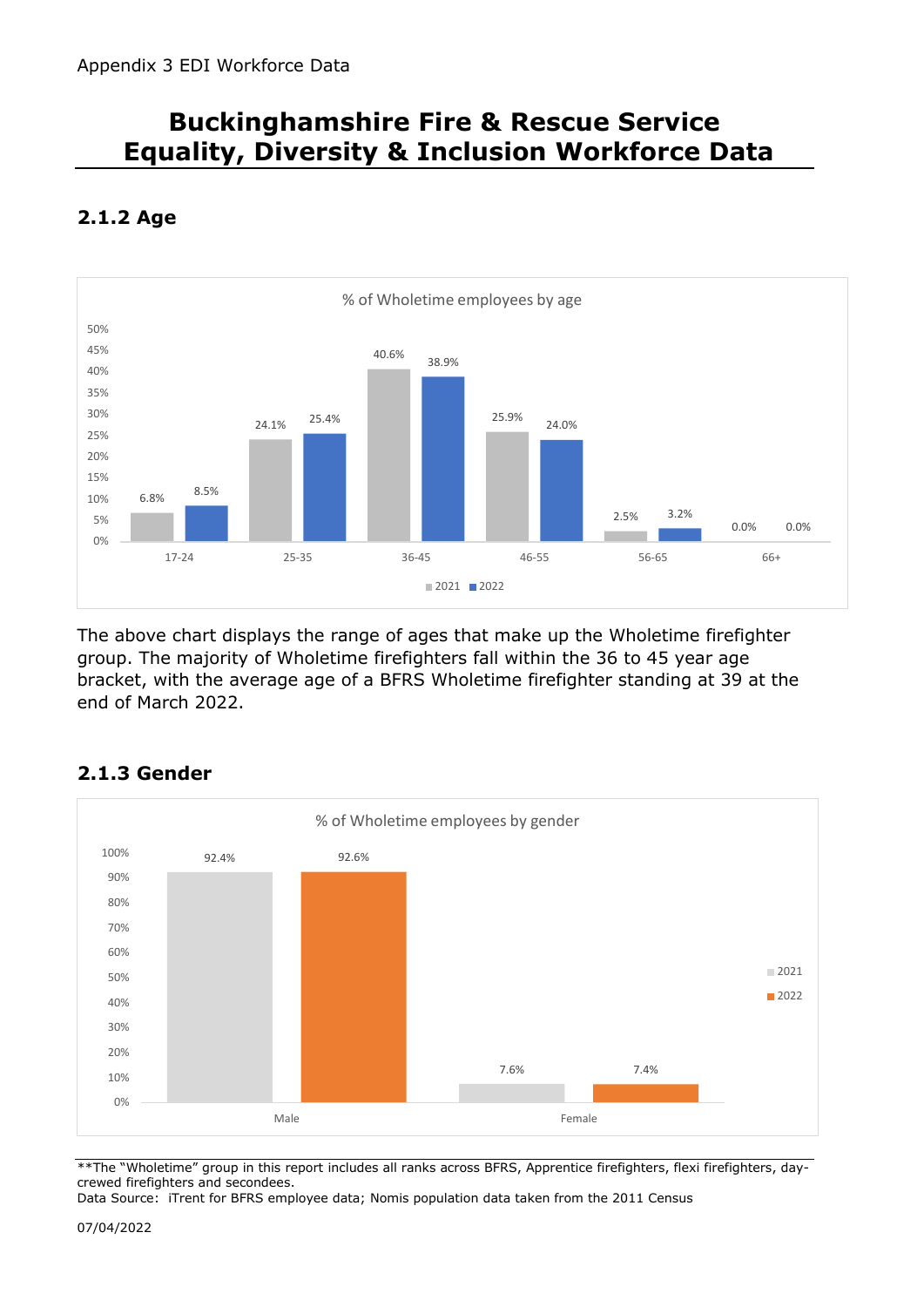### **2.1.3 Gender continued**

The above chart shows the split of male and female Wholetime employees in 2021 compared to now, in 2022. The number of females has decreased by 0.2 per cent since 2021.

Female Wholetime firefighters make up just 4.4 per cent of the total organisation. This is an improvement on the 0.1 per cent they represented in 2021. Male Wholetime firefighters have seen little change in numbers since 2021 and make up 55 per cent of the organisation.

\*\*The "Wholetime" group in this report includes all ranks across BFRS, Apprentice firefighters, flexi firefighters, daycrewed firefighters and secondees.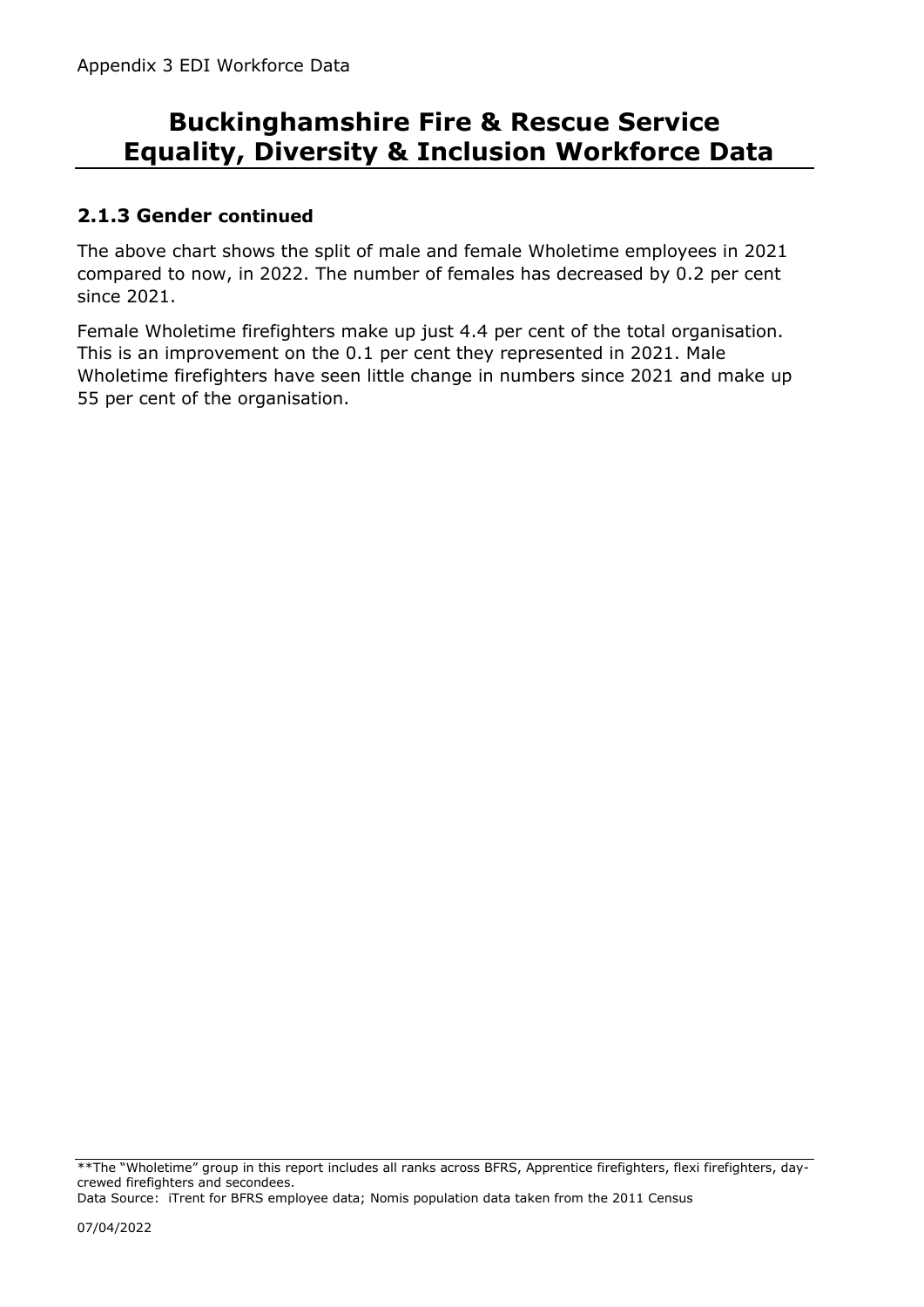## **2.2 On Call employees**

## **2.2.1 Ethnicity**



Numbers of On Call employees within the minority ethnic groupings are low, making up just 5.2 per cent, as demonstrated in the chart above.

## **2.2.2 Age**

In 2021, the age breakdown of On Call employees is more closely representative of those for Wholetime firefighters with more employees in the 36 to 45 age range as demonstrated in the following chart. This is partly because the On Call group includes employees whose primary role is within Wholetime, and who have secondary On Call roles.

<sup>\*\*</sup>The "Wholetime" group in this report includes all ranks across BFRS, Apprentice firefighters, flexi firefighters, daycrewed firefighters and secondees.

Data Source: iTrent for BFRS employee data; Nomis population data taken from the 2011 Census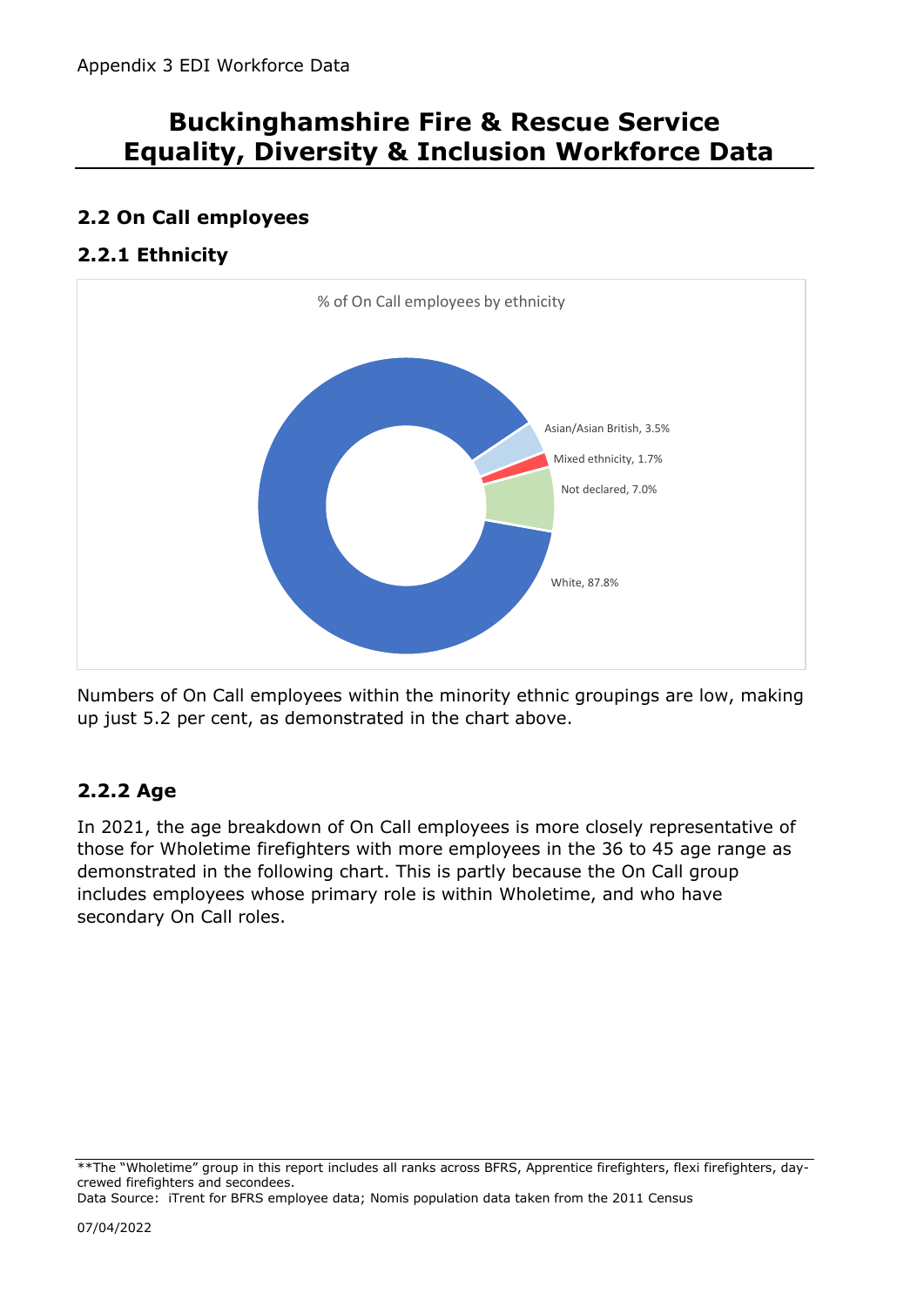#### 10.6% 33.3% 35.8% 13.8% 6.5% 0.0% 8.7% 28.7% 38.3% 16.5% 7.8% 0.0% 0% 5% 10% 15% 20% 25% 30% 35% 40% 45% 17-24 25-35 36-45 46-55 56-65 66+ % of On Call employees by age  $2021$  2022

## **2.2.2 Age continued**

## **2.2.3 Gender**

Similar to the Wholetime group, On Call employees are predominantly male, representing 94.8 per cent of all On Call employees in 2022, an increase of 0.5 per cent since 2021. It is worth noting that On Call diversity is constantly changing due to turnover.



\*\*The "Wholetime" group in this report includes all ranks across BFRS, Apprentice firefighters, flexi firefighters, daycrewed firefighters and secondees.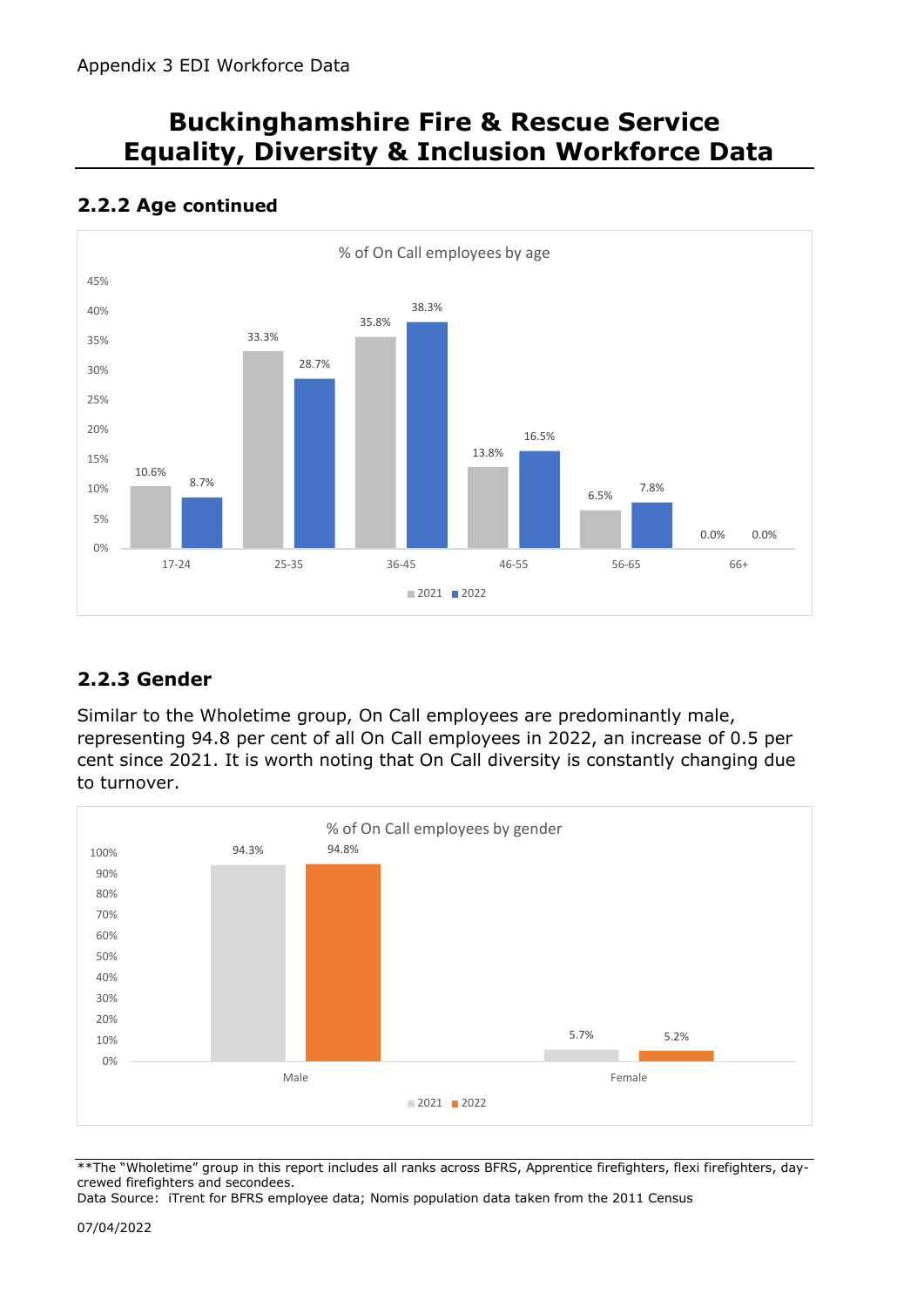## **2.3 Support employees**

## **2.3.1 Ethnicity**

In 2022, Support is the most diverse of the core groups with representation in each of the ethnic groupings.



## **2.3.2 Age**

Most of the Support employees' range between ages 36 and 65, with the highest number of employees in the 56 to 65 age range, as shown below.



\*\*The "Wholetime" group in this report includes all ranks across BFRS, Apprentice firefighters, flexi firefighters, daycrewed firefighters and secondees.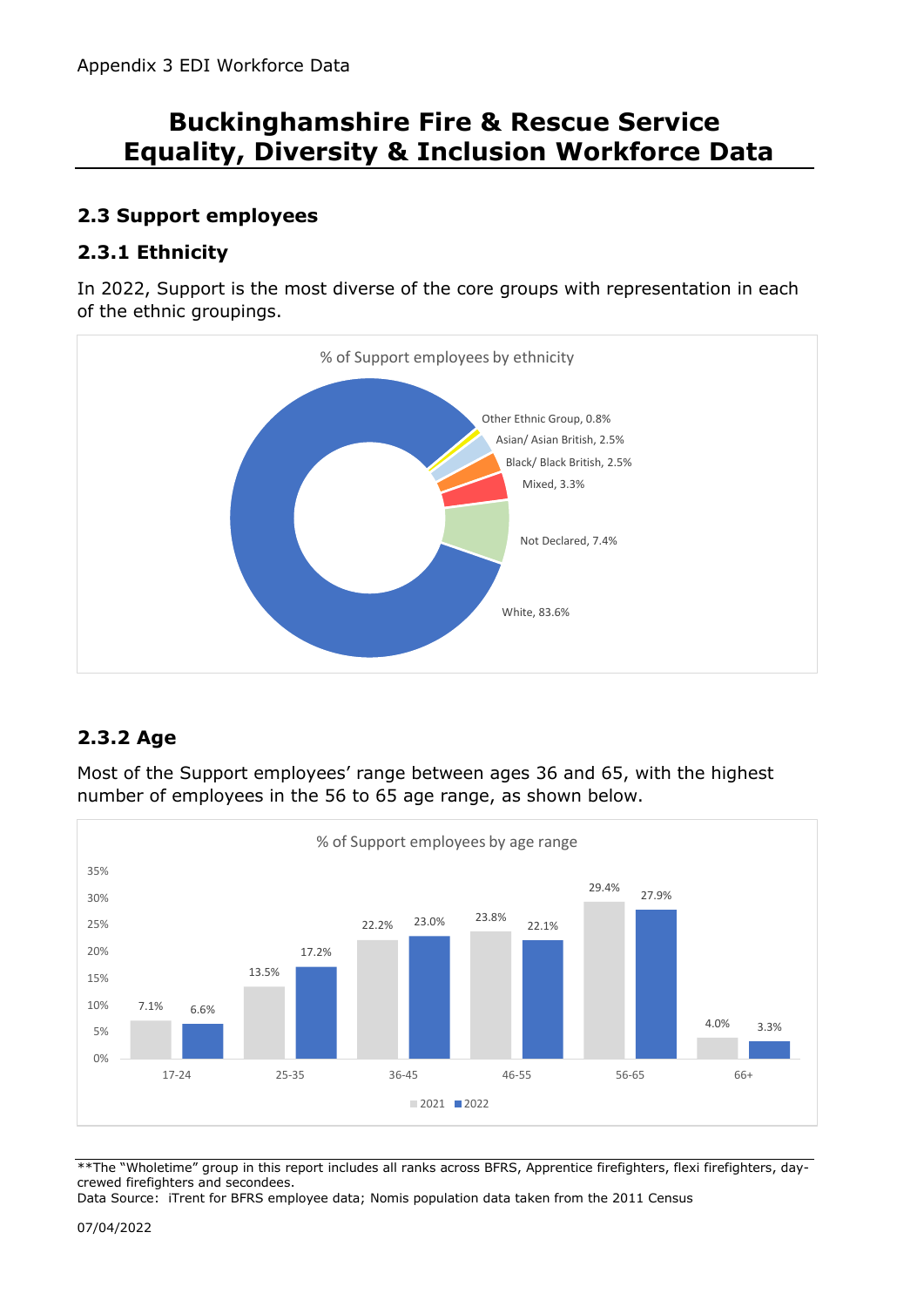## **2.3.3 Gender**

Support is currently the only core group within BFRS containing more females than males, accounting for 55.7 per cent of the group in 2022 despite a reduction of 1.4 per cent since 2021.



<sup>\*\*</sup>The "Wholetime" group in this report includes all ranks across BFRS, Apprentice firefighters, flexi firefighters, daycrewed firefighters and secondees.

Data Source: iTrent for BFRS employee data; Nomis population data taken from the 2011 Census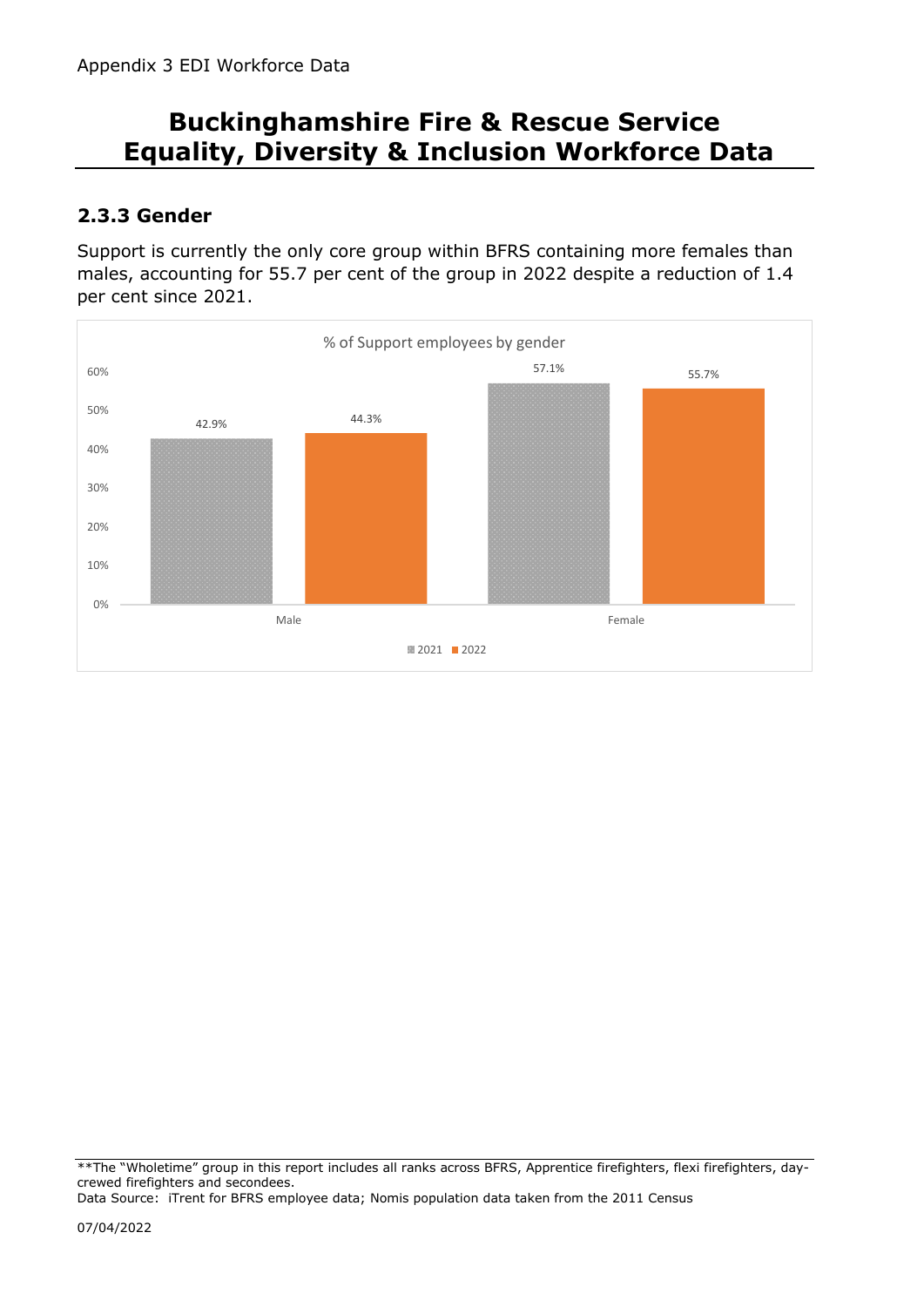BMKFA EDI Headlines

#### **BMKFA EDI Headlines**

• In January 2022 Buckinghamshire Fire & Rescue Service carried out a follow up **Employee Culture Survey**. 75 per cent of employees completed the survey. It



featured questions relating to EDI, Respect and Recognition. The results and data provided the Service with an insight to how its employees felt about EDI.

Employees were invited to provide a free text response, where 221 were received and analysed. Of these 15.8 per cent featured EDI.

These responses are helping the Service to explore opportunities and inform future actions. The Employee Engagement Group meet regularly to ensure engagement with employees continues. Listening workshops facilitated by the Employee Engagement Group took place throughout April and May 2022.

• The **People Strategy** which was approved at the October 2020 Fire Authority was refreshed to ensure it was fully reflective of the 2020 – 2025 Corporate Plan. The strategy details the Service's vision, values, aim and key areas. EDI is one of the five key areas and highlights our EDI objectives. The Service's People Strategy is intended to be flexible to address how we can most effectively respond to our current and future needs. The strategy features on both our internal intranet and external public facing website.

The October 2021 Fire Authority approved the **employee engagement plan** for the Station Commander - HR Projects to carry out a series of face to face workshops (People Strategy Roadshow) across the service. These took place for all Wholetime employees between November 2021 and April 2022. Support Services Employees and On Call employees had a combination of virtual and face to face workshops.

- **Community Engagement** was progressed through new ways of working including:
	- o Attendance at the National Apprenticeship Show and careers fairs across the County



- o Recruitment engagement event at West Ashland, for previously unsuccessful applicants
- o Welfare visits
- o Virtual school and uniformed group visits
- o Fire and Wellness visits to high-risk occupants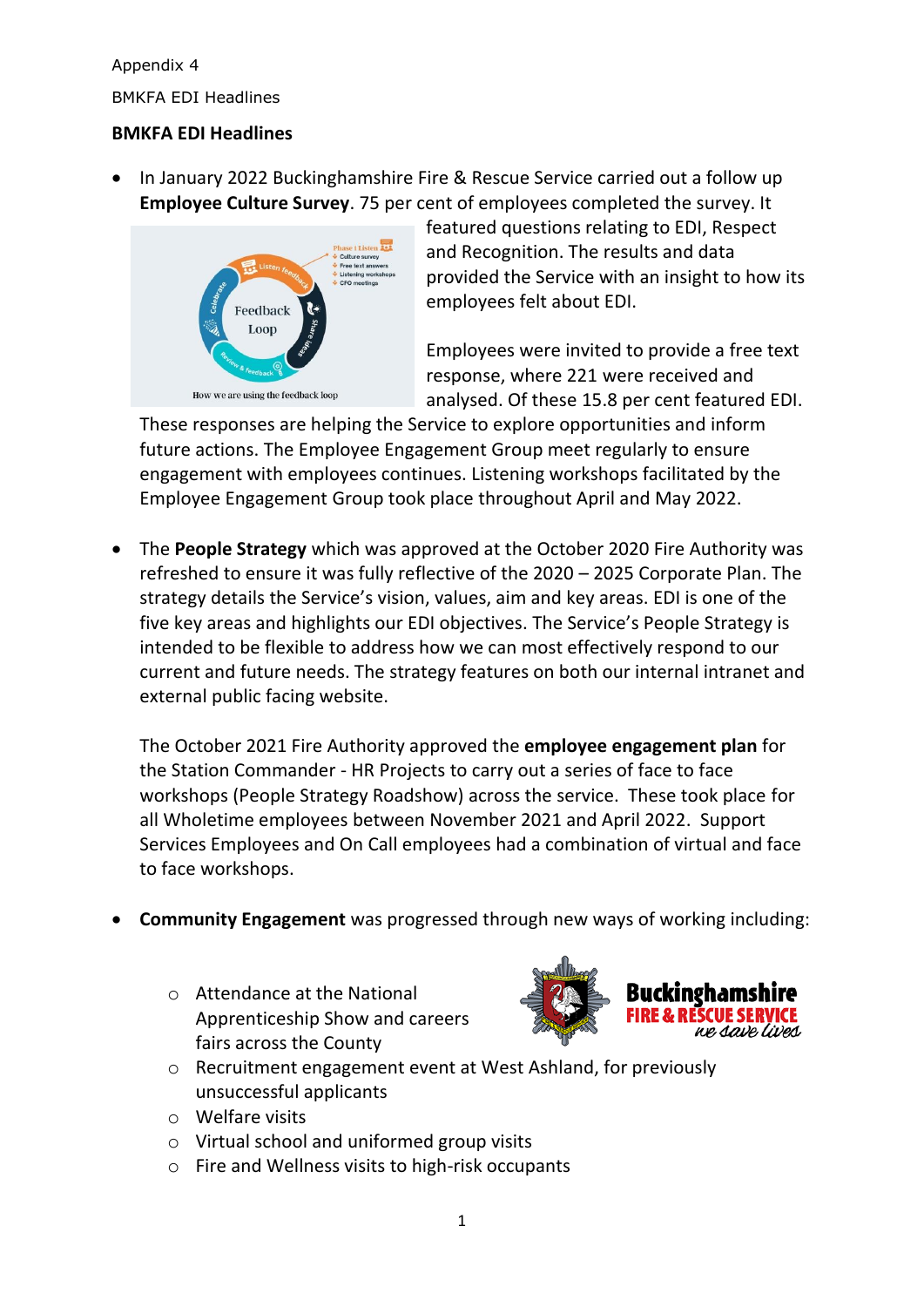BMKFA EDI Headlines

- o Virtual On-Call awareness evenings and interviews, which moved to socially distanced, covid secure interviews when restrictions allowed
- o West Ashland Fire Station and the Prevention team took part in a Dementia Friends information session in May 2022, to help raise awareness and understanding of what it is like to live with Dementia.
- **Service policies and procedures** are under regular review to ensure they reflect the community we serve and support employees for example – Pay Policy, Hybrid working guidance note and Flexible working procedures.
- In June 2021 the **Employers Network for Equality and Inclusion Talent Inclusion and Diversity Evaluation (TIDE) Survey** was completed and the Bronze Standard awarded to BFRS for the second year running. The 2022 survey has been submitted and the results due shortly.
- ene • In August 2021 the service were awarded the **Ministry of Defence Employer Recognition Scheme Silver Award** by the Southeast Reserve Forces' and Cadets Association. A youth engagement initiative



supporting who serve

commenced on 20 January 2022; it runs monthly with both the Army and Royal Air Force Cadets undertaking a programme of activities from Aylesbury Fire Station. BFRS are taking steps towards achieving the Gold Award.

• Our Prevention team has been working

closely with our Local Authority partners to receive **Fire and Wellness referrals from sponsor households who have applied to house Ukrainian families seeking refuge**. Sponsor households will receive a visit from BFRS to ensure adequate smoke detection is in place and appropriate fire safety advice is given. This will either be prior to the sponsors matching a suitable family to their household, or after they arrive. To date, over 250 sponsors (housing over 600 refugees) are established in Buckinghamshire, and we are committed to ensuring each household receives fire prevention interventions to improve the safety of all residents.

Another workstream is to include **fire safety information within a welcome pack** for arriving families. This information will give simple advice, such as electrical safety, cooking safely and smoking risks, and is similar to the initiative for the Afghanistan Resettlement Scheme where BFRS provided appropriate information to families arriving in the resettlement hotels within our area.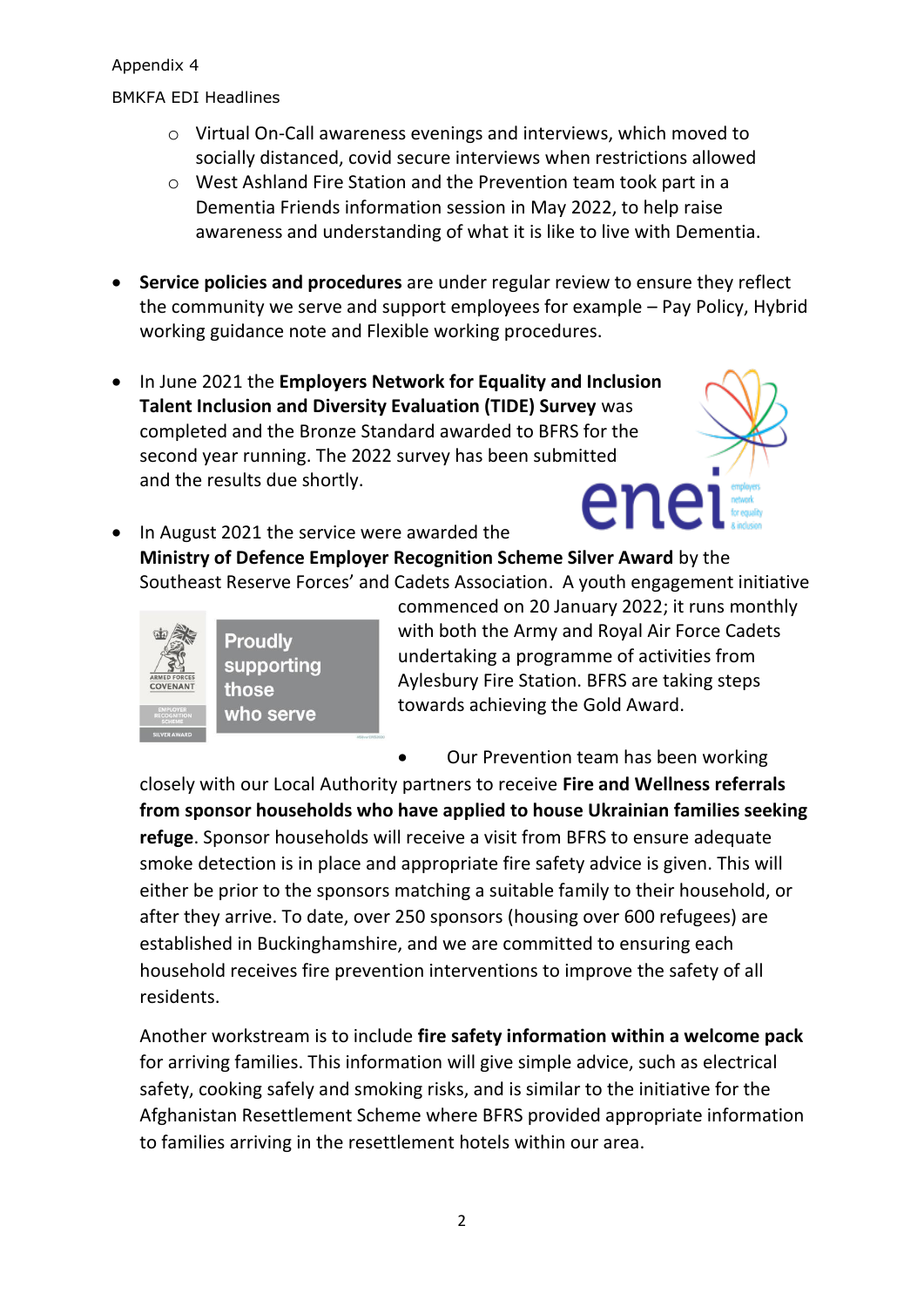BMKFA EDI Headlines

As the partnership gathers momentum and more families are expected to arrive, we remain committed to the partnerships to assist and consider any fire safety matters for the people arriving in Buckinghamshire and MK.

• BFRS is proud to provide support to the humanitarian crisis in the Ukraine. In March 2022, **UK fire services came together to donate more than 5,000 items of equipment and fire service vehicles to support Ukraine firefighters**.

Eighteen fire engines, thermal imaging cameras for finding victims, generators, lighting, hoses, rescue equipment, and thousands of sets of PPE are among the items being donated. Every fire service across the UK has stepped in to support these efforts.

At very short notice, BFRS were able to donate portable fire pumps, hydraulic rescue equipment, fire hose, first aid kits and other pieces of equipment. This was delivered to a central logistics site, prior to it being transported to where it is needed.

Further conveys are planned, and we continue to support where we can. Notably one of our On-call firefighters volunteered to deliver a large amount of kit from around the region to a logistics centre in Kent, utilising one of his own lorries from his haulage company. This assisted greatly in the coordination of the national effort and is credit to the individual who volunteered.



This work is being coordinated by FIRE AID, The National Fire Chiefs Council (NFCC) and the wider sector, items will be sent  $\mathsf{Fire}^{\mathsf{v}}\mathsf{Aid}$  in convoy. Financial support is being given by the Home Office.

- The **Replacement Breathing Apparatus (BA) project**, has included the following:
	- o Weight reduction of sets from 18kg to 14.5kg, with further work ongoing to try and obtain a new cylinder that will further reduce the weight by up to 0.5kg.
	- o Personal facemasks will be issued to all staff, allowing aids to vision to be fitted permanently
	- o Larger range of facemask sizes available which allows better face fitting process and for a wider range of hairstyles.
	- o Improved adjustable range of sets via backplate adjustment (S, M, L, XL)
	- o Improved ergonomics
	- o Chest straps now on every BA set to stop slippage off shoulders caused by either those with larger chest or those with higher/larger shoulders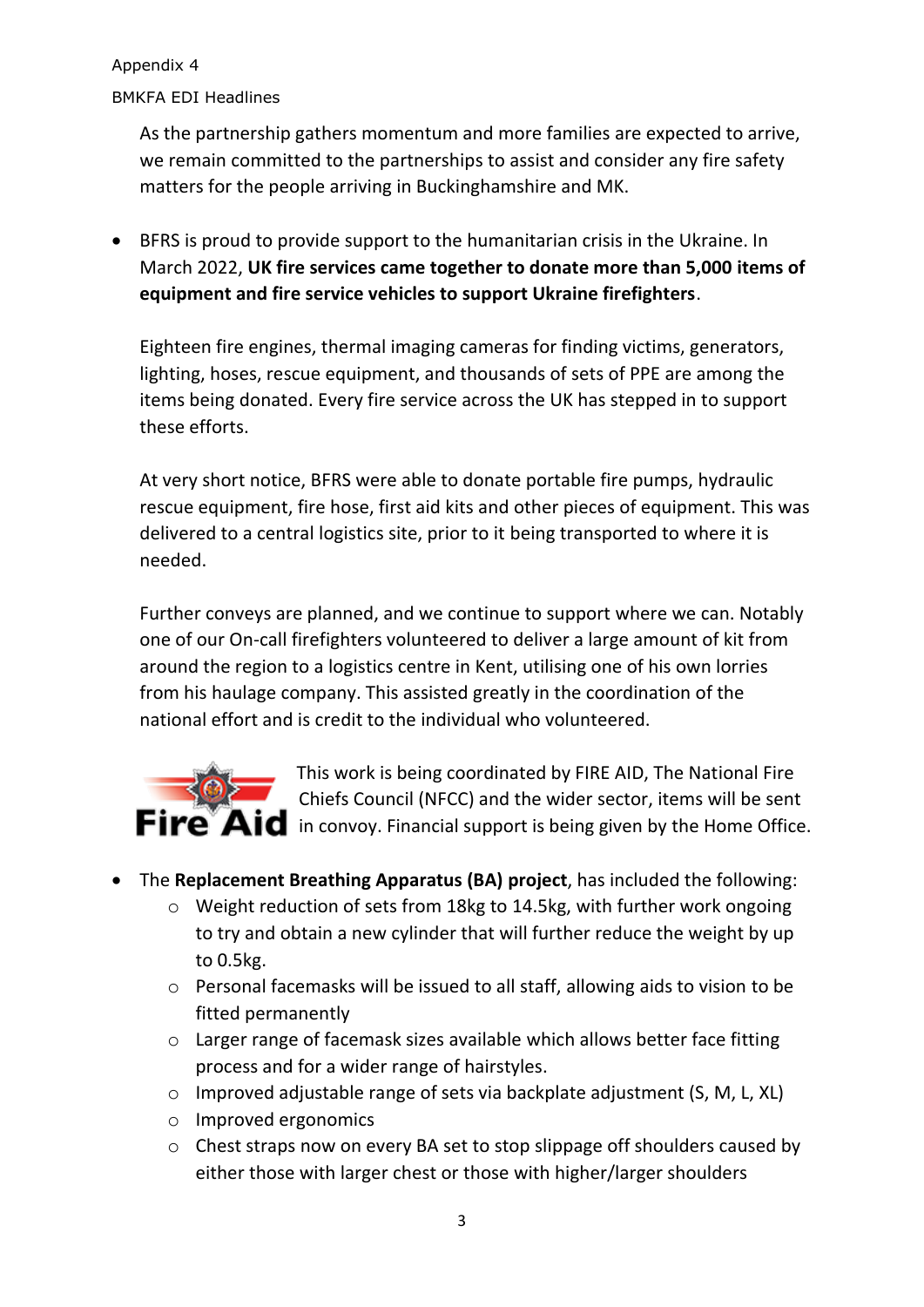BMKFA EDI Headlines

- o Working is ongoing with the supplier to look at options to allow for those with hearing aids to use BA communications more efficiently.
- The **Gender Pay Gap report** detailed the Authority's gender pay gap as at 31 March 2021. Both the mean (average) and median (mid-point) gender pay gaps decreased in 2021, which is positive, and takes the Authority's gender pay gap data below the UK national average for 2021. For 2021, the mean gender pay gap is 13.8 per cent and the median gender pay gap is 9.0 per cent. In comparison to 2020, the mean gender pay gap was 18.8 per cent and the median gender pay gap 15.3 per cent.
- Home Office figures reveal a worrying trend in the number of hate crimes recorded in the space of five years. De Montfort University is the United Nations Academic Impact Hub for Sustainable Development Goal 16 – Peace, Justice and Strong Institutions the underlying aim of which is to address all forms of organised crime, instances of violent crimes, hate crime, child abuse, exploitation and genocide including genocide denial. During spring, the Community Safety and Safeguarding Manager completed the **'Strengthening Communities' intensive program** under SDG16 with De Montfort University, working amongst academics, colleagues from Police, the Home Office, Cabinet Office and community safety leads in a series of international seminars, panel discussions and lectures. In this inaugural cohort of 50, BFRS were the only participant working in the Fire and Rescue sector. The program culminated with an awards presentation and reception.
- The **Addressing Inequalities collaboration** was set up originally to address inequalities following the Black Lives Matter movement. The five Fire Services - Buckinghamshire, Royal Berkshire, Gloucestershire, Oxfordshire and Warwickshire are working together to demonstrate their commitment to drive the initiatives forward. The Chief Fire Officers from each service have a strong commitment to improve awareness and understanding of racial equality issues in each Fire and Rescue Service.

The aims of this project are that the services across all five counties:

- are better educated in the issues regarding race inequality and injustice
- are safe spaces where people can have respectful and constructive dialogue about racism and all the other prejudices present in society
- will have action plans that support continuous and sustainable improvement that makes the service more diverse and inclusive.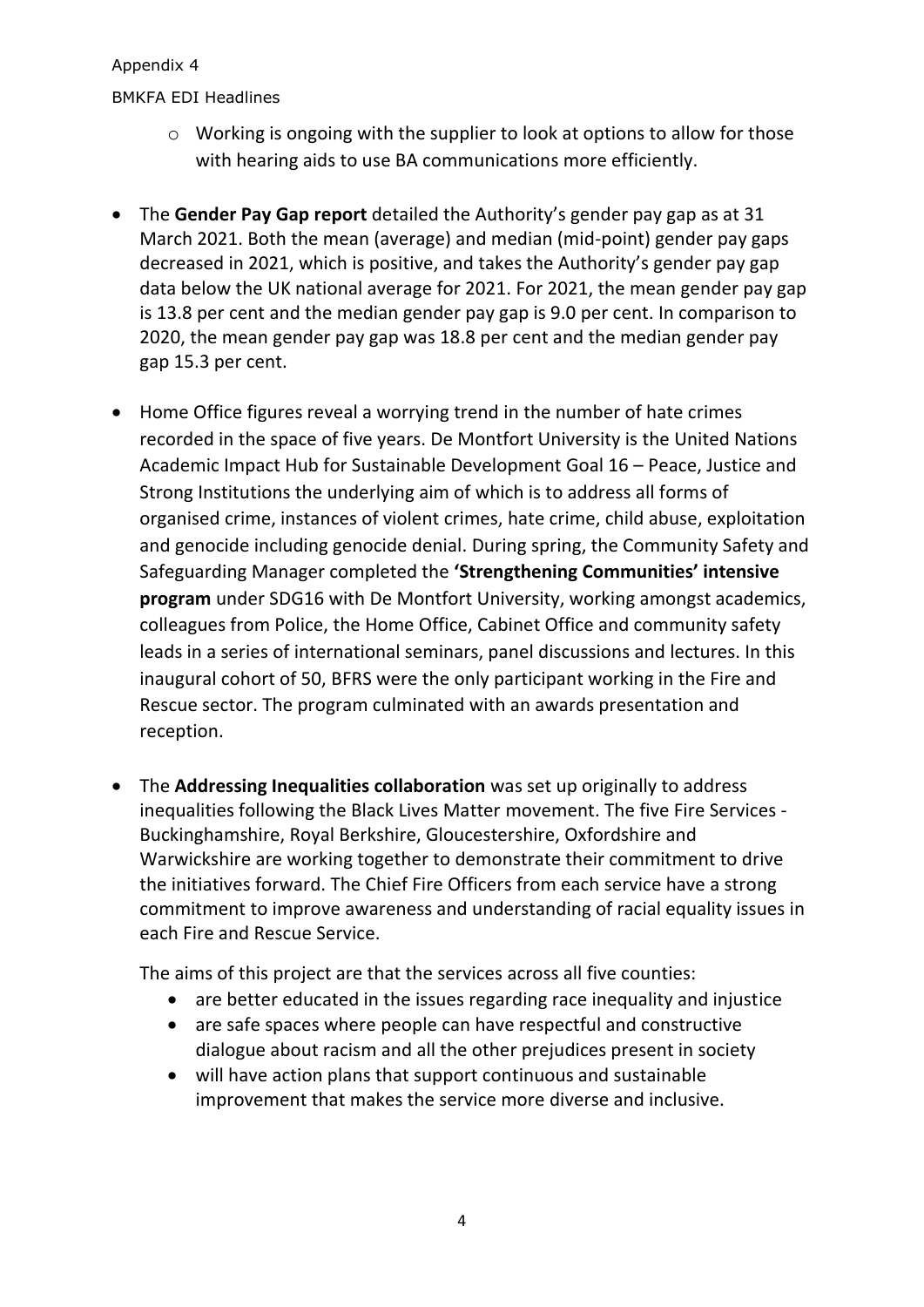BMKFA EDI Headlines

To date a joint video has been published internally, and Black Lives Matter interactive webinar held. The group meet monthly to progress the joint collaborative workstreams and share best practice.

• The **EDI group membership** includes new employees from across the organisation. Members of the EDI group sit on the Senior Management Team, namely the Chief Fire Officer/Chief Executive, Deputy Director of Finance and Assets and the Head of Human Resources. An update on EDI workstreams is given at every monthly formal Senior Management Board meeting.

There is more confidence from group members, who are actively engaging and sharing with colleagues. Group members take ownership of the EDI objectives for example working on the following areas:

o attendance a wide range of **collaboration events** and participating in National Fire Chief Council (NFCC) consultations for example



National Fire Chiefs Council

Equality of access documents, toolkits on neurodiversity, gender, equality impact assessments and staff networks.

- o attendance at a range of **EDI virtual workshops and webinars** are attended by the EDI group and learning, and resources are shared with employees across the service.
- o Presenting at the **NFCC lunch and learn event** on International day against Homophobia, Biphobia and Transphobia on 17 May 2022
- o The **Hidden Disabilities Sunflower scheme** was launched in April 2022. An EDI group member and the Marcomms team helped to promote the



scheme throughout the service. A HEAT elearning package was developed and launched Sunflower lanyards are available to all operational crews and employees that deal with members of the public on a day-to-day basis. This is to support any individual who has a hidden disability who may be unaware of the scheme and would benefit from the support of them having a sunflower lanyard.